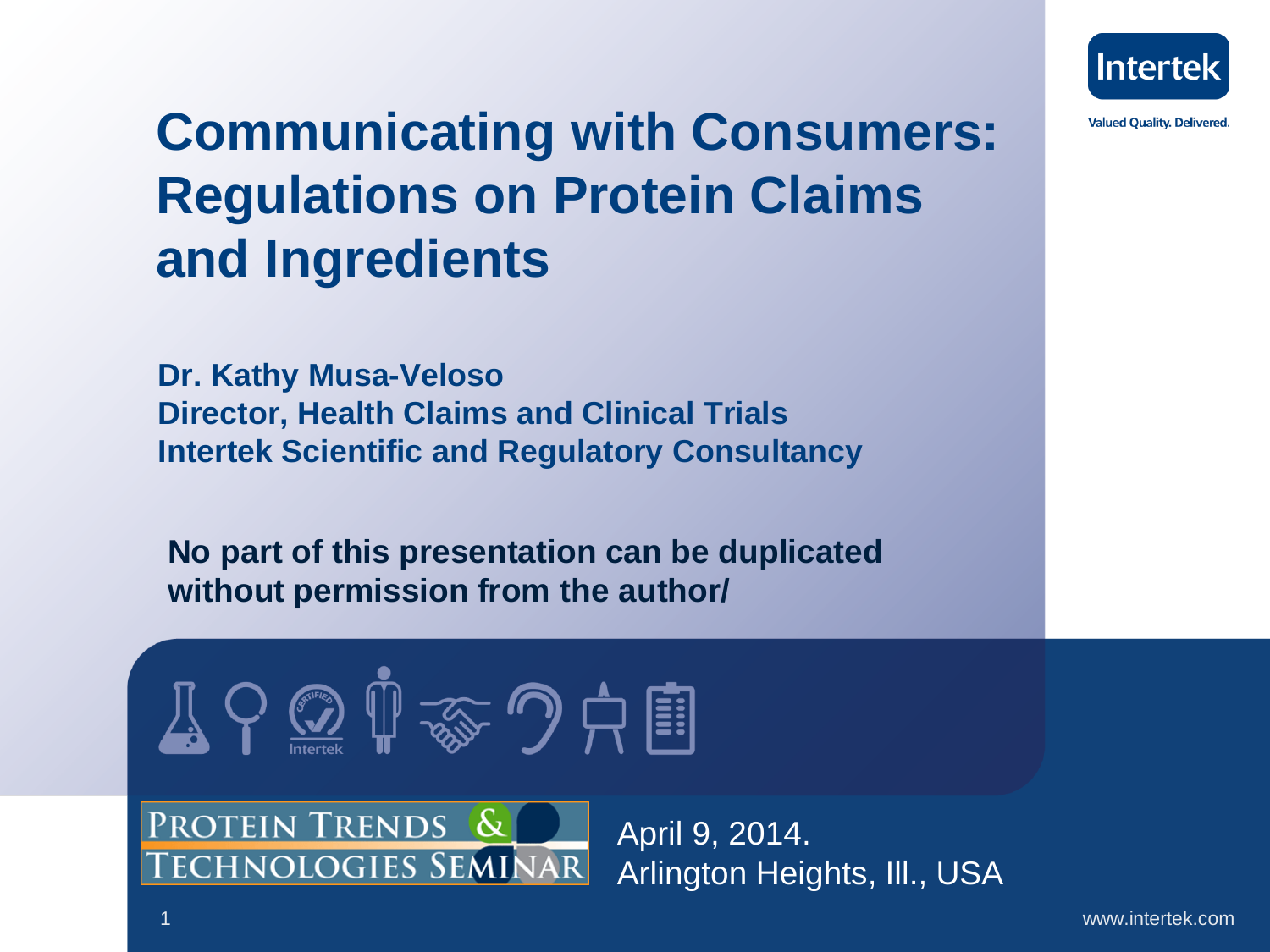

• Ryan Simon, Theresa Poon, Han Youl Lee, and Dr. Susana Socolovsky for assisting me with this presentation.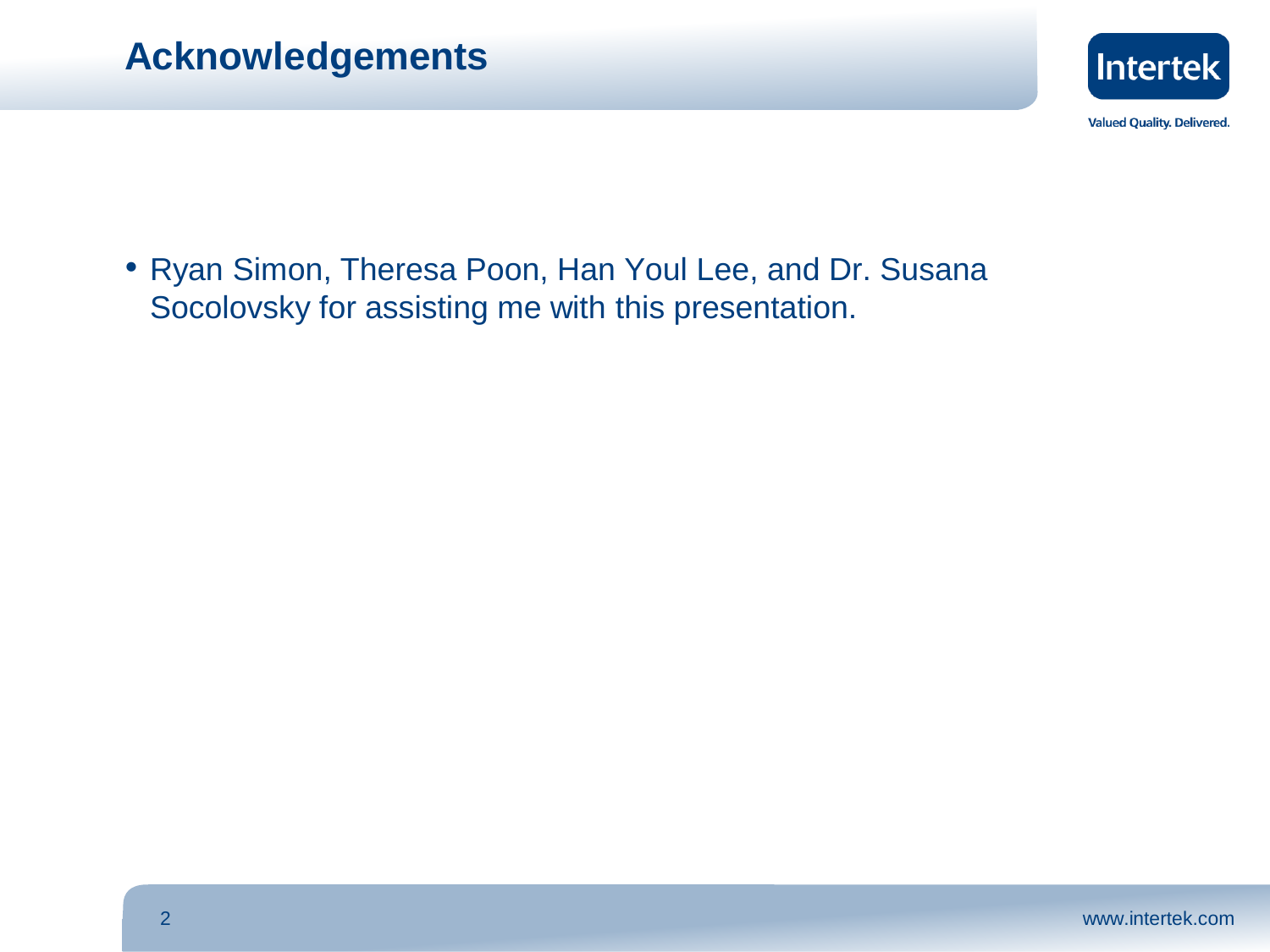



- (i) Compare and contrast the requirements for the approval of a novel protein ingredient in the United States (U.S.) and Canada.
- (ii) Discuss safety considerations that are unique to protein.
- (iii) Compare and contrast regulations in the U.S., Canada, the European Union (EU), and Mexico pertaining to nutrition and health claims.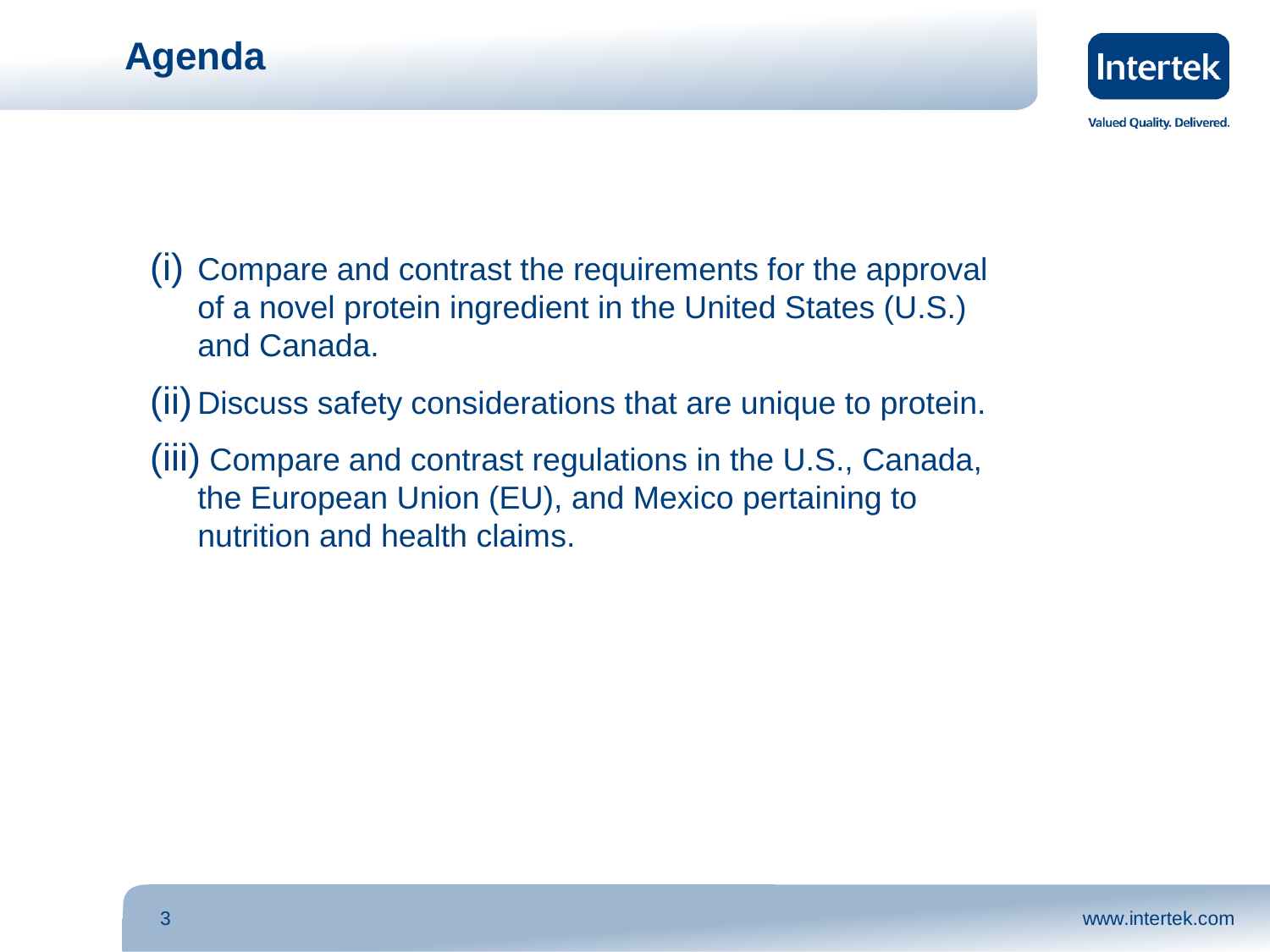

- Replace proteins that are allergenic.
- Provide more options for foods that are gluten-free.
- Increase options for vegan diets.
- Satisfy consumer demands for more natural food additives.
- Provide consumers with "healthier" food options.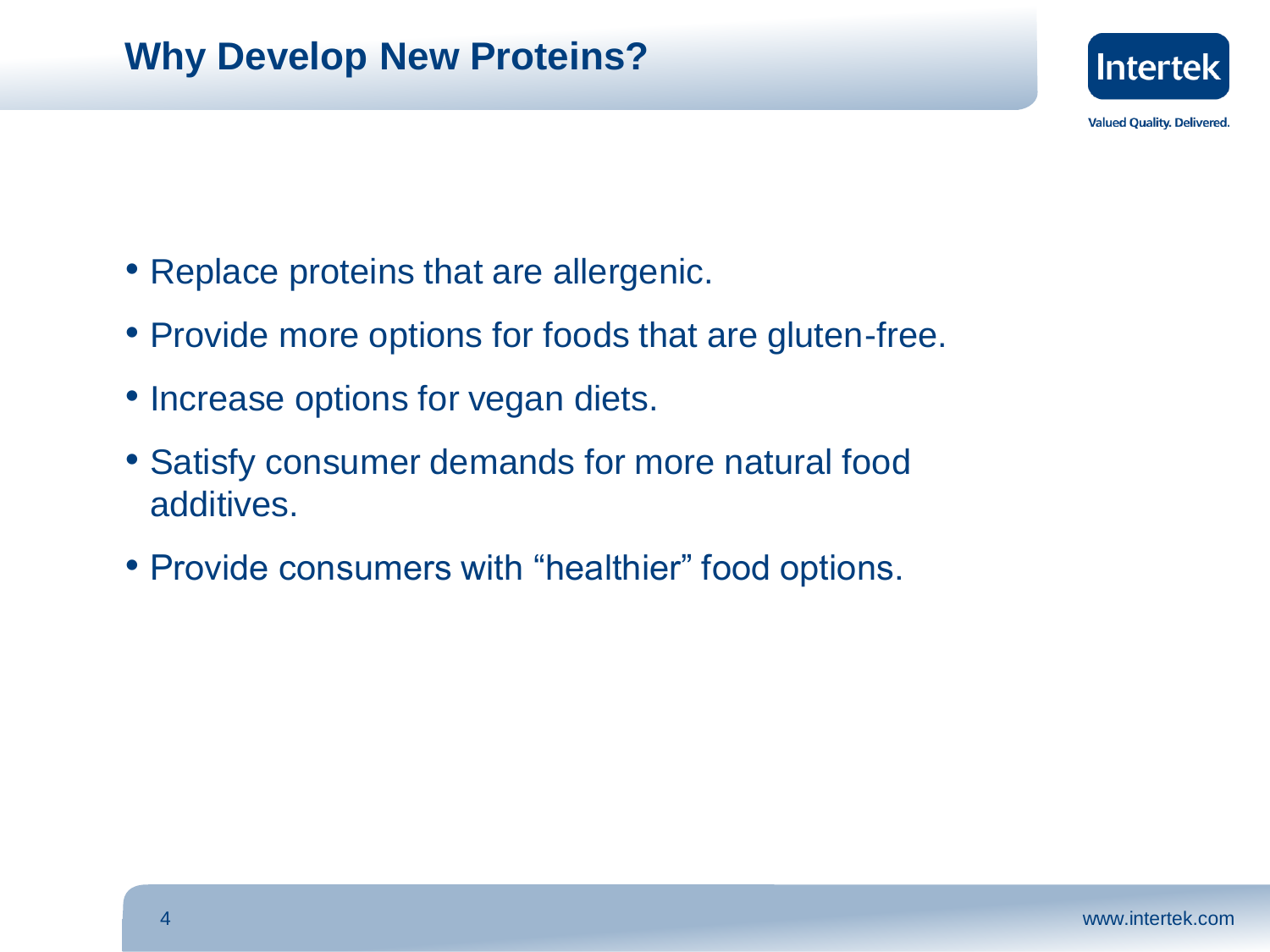

# The Regulation of Novel Proteins in the U.S. and Canada

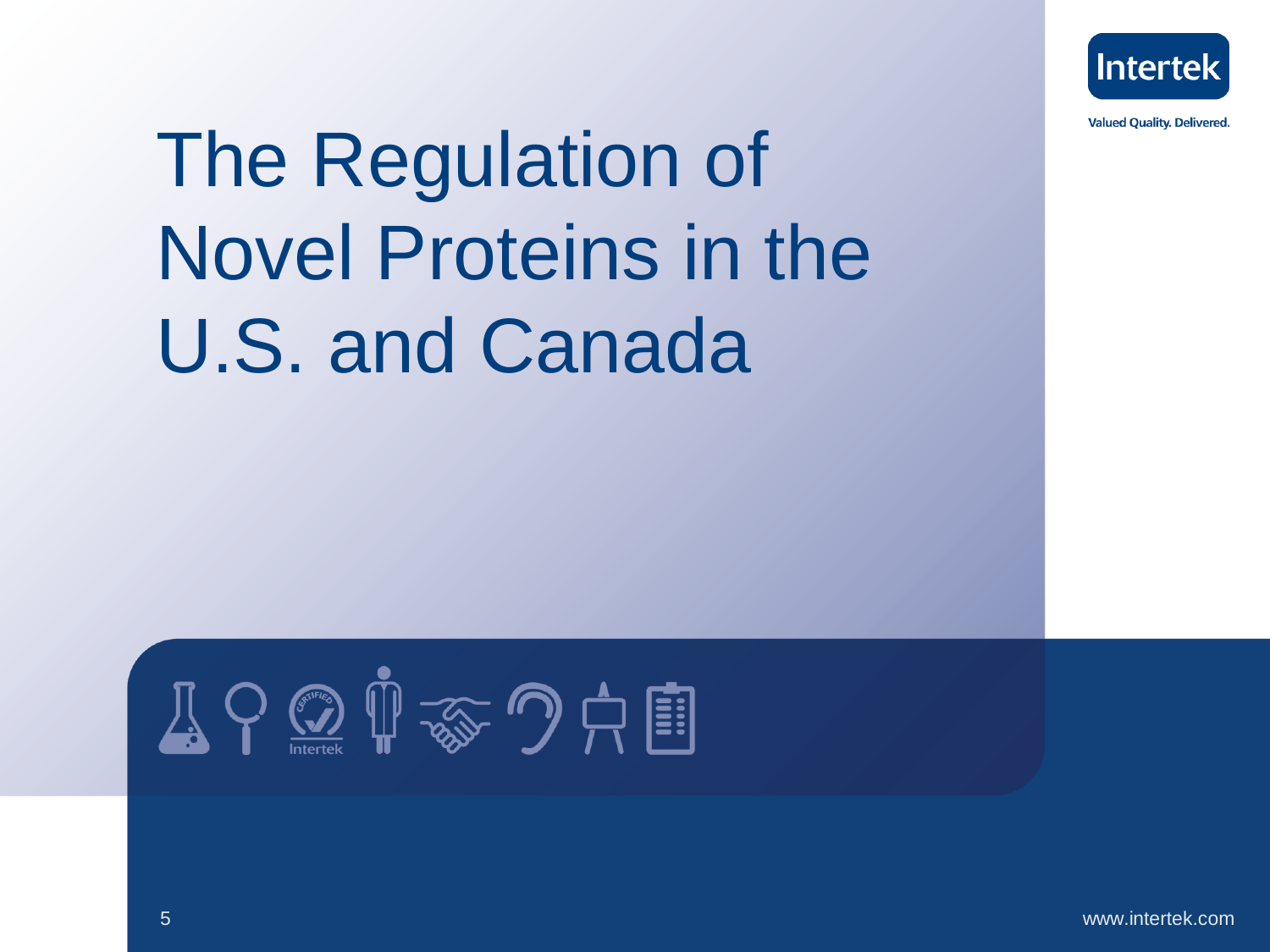## **The Regulation of Novel Proteins – U.S.**



- A food additive is defined as *"any substance the intended use of which results or may reasonably be expected to result, directly or indirectly, in its becoming a component or otherwise affecting the characteristics of any food …(21 USC* §*321 FFDCA).*
- Exclusion from the definition of a food additive, and the corresponding requirements for premarket authorization, is afforded to a substance that is *"generally recognized, among experts qualified by scientific training and experience to evaluate its safety, as having been adequately shown through scientific procedures (or, in the case of a substance used in food prior to January 1, 1958, through either scientific procedures or experience based on common use in food) to be safe under the conditions of its intended use" (21 USC* §*321 FFDCA).*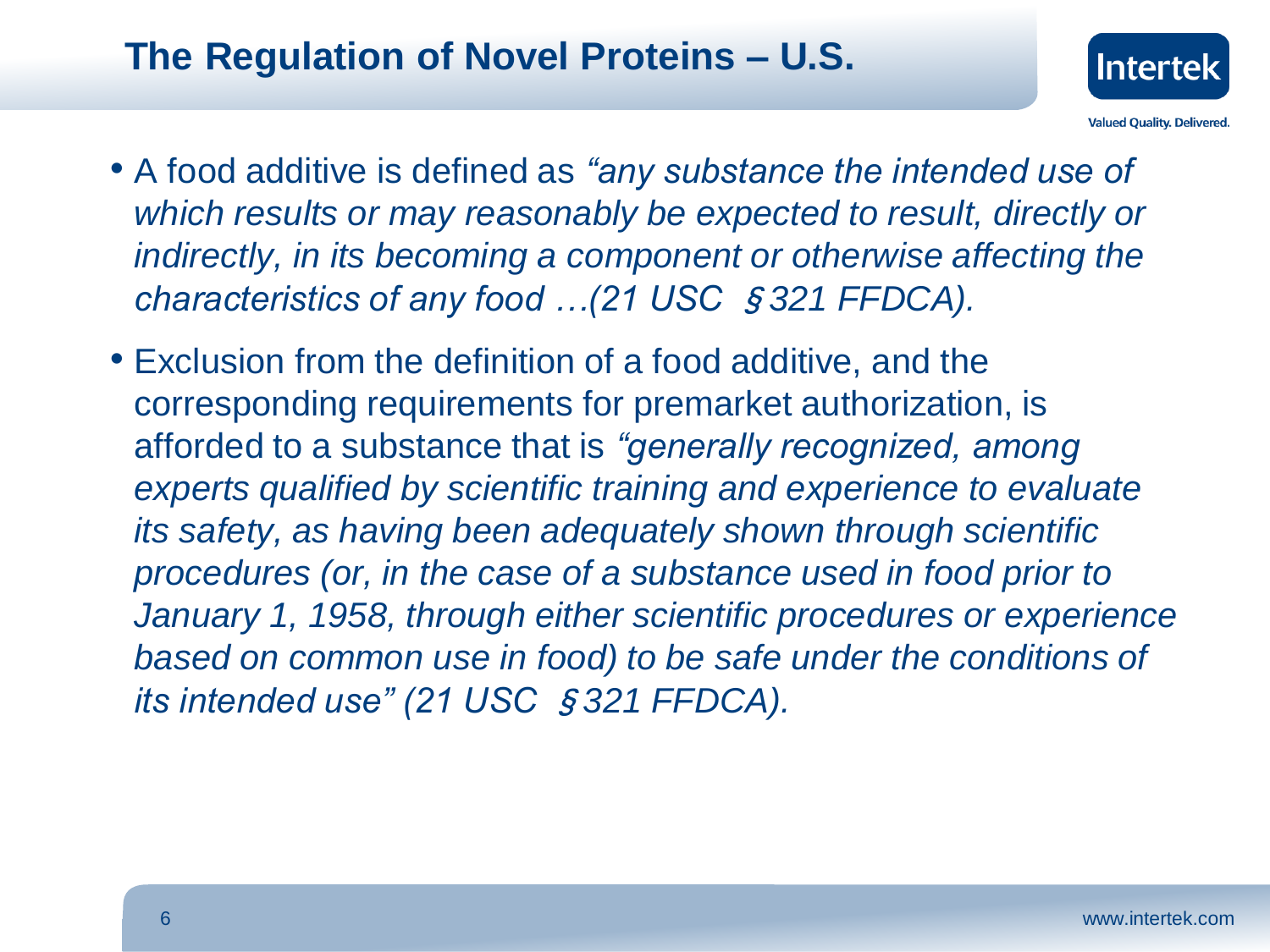## **The GRAS Exemption Procedure**



- Introduction of 'novel food' ingredients is typically conducted *via* the GRAS exemption procedure to avoid the costly delays associated with pre-market approval by FDA as a food additive
- Determination of GRAS status in the U.S. is unique in the global world of food regulations
- Evaluations are completed by the manufacturer (self-GRAS)
- A determination that the use of a food ingredient is GRAS can be conducted without formally petitioning the FDA
- FDA notification is voluntary
- It is the use and not the substance, per se, that is GRAS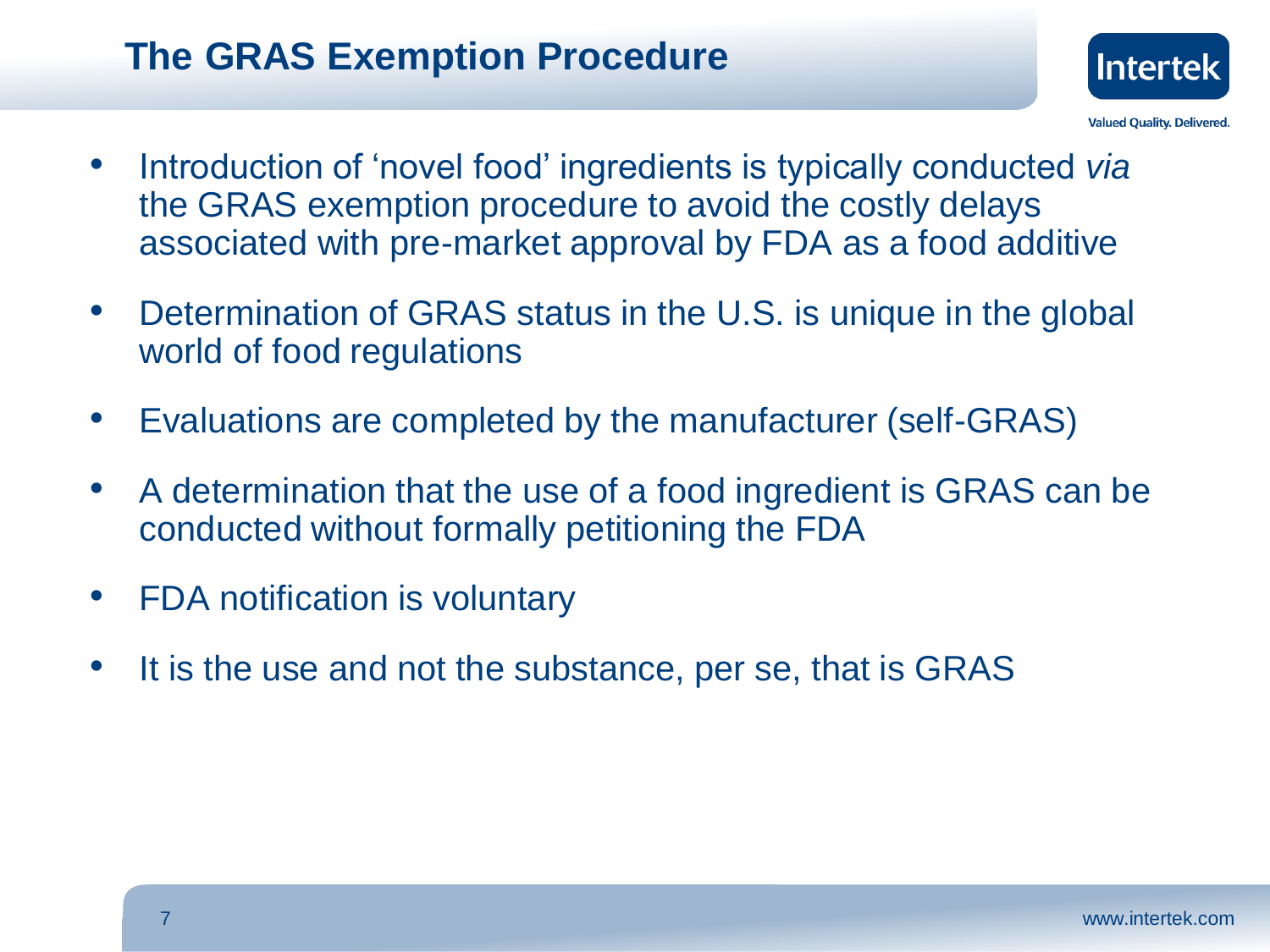

- The GRAS status of a food substances is based on the views of experts qualified by scientific training and experience to evaluate the safety of substances directly or indirectly added to food.
- Views are based on:
	- Scientific procedures; or
	- Experience based on common use in food (use prior to 1958)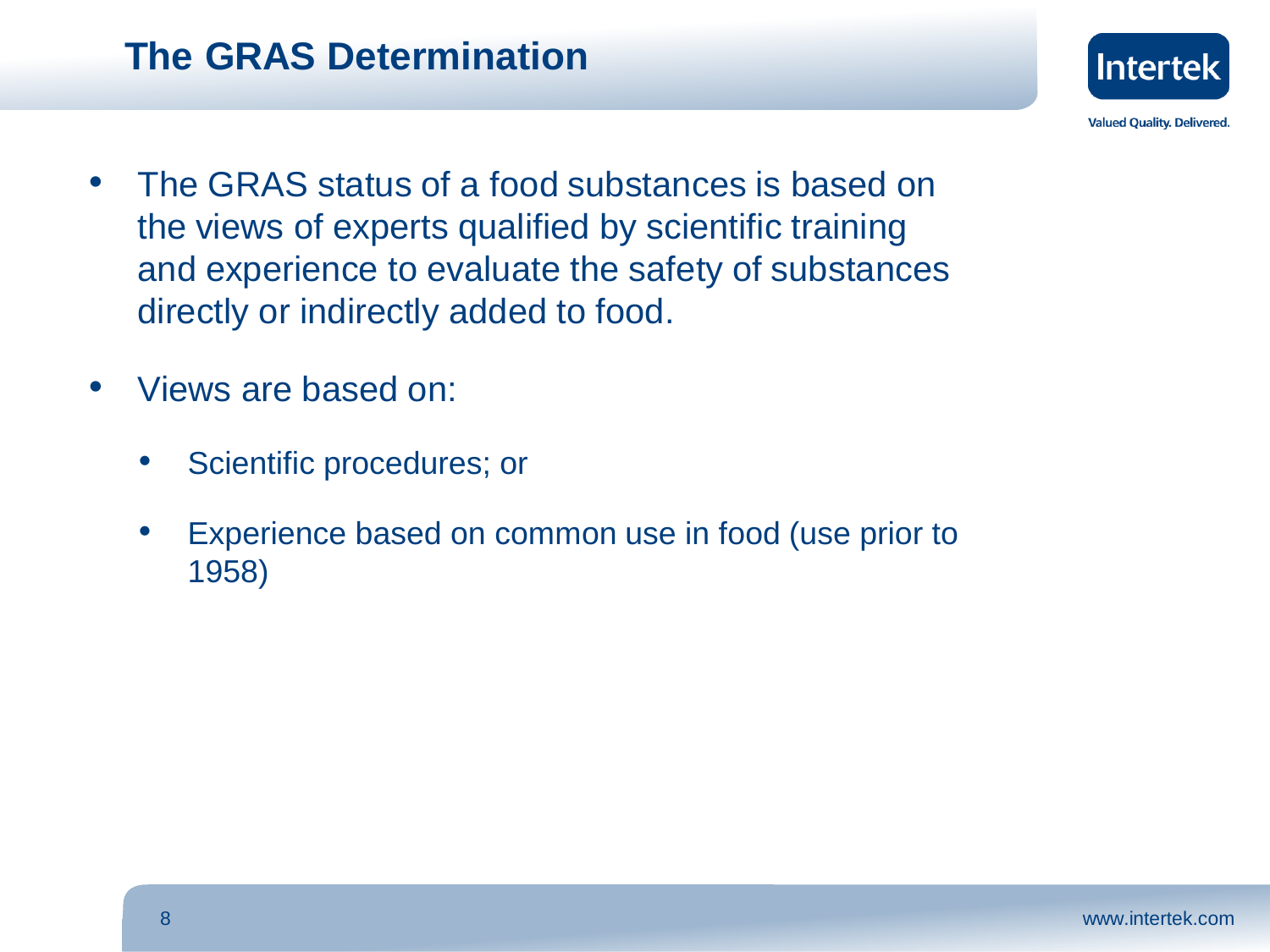

- Scientific Procedure
	- GRAS status based on scientific procedures requires the same quantity and quality of scientific evidence as is required to obtain approval of a food additive regulation for the ingredient (21 CFR 170.30)
	- Pivotal data must be generally available to the scientific community
- Common Use in Food (prior to 1958)
	- Less scientific evidence is required
	- There must be evidence of substantial history of consumption of the substance by a significant number of consumers
	- Common use in food outside of the U.S.: 2 independent sources must confirm history and circumstances of use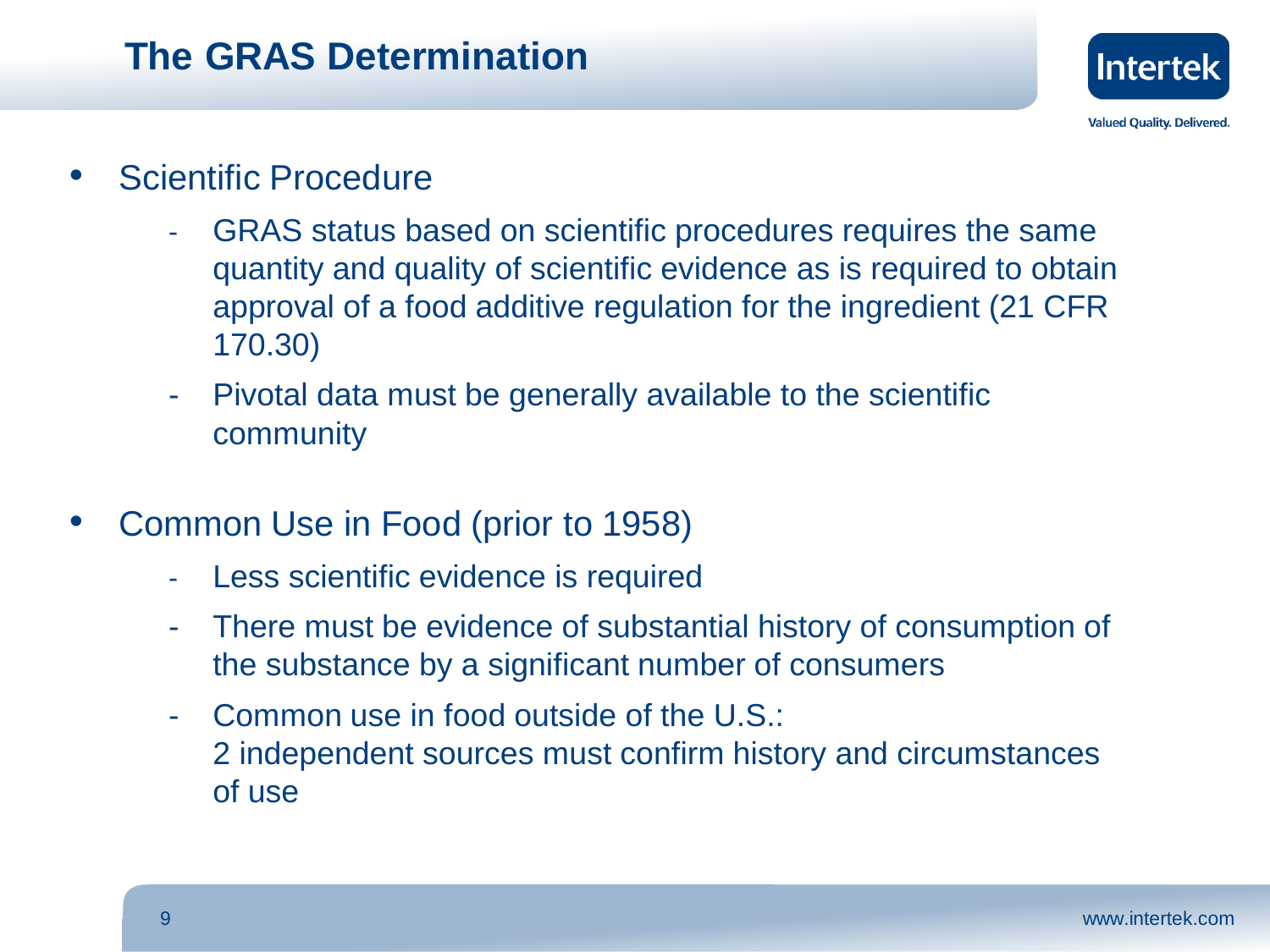

#### **Food Additives**

• "Food additive" is defined as "any substance the use of which results, or may reasonably be expected to result, in it or its byproducts becoming a part of or affecting the characteristics of a food, but does **not** include

 (a) any nutritive material that is used, recognized, or commonly sold as an article or ingredient of food,

 (b) vitamins, mineral nutrients and amino acids, other than those listed in the tables to Division 16

 (c) spices, seasonings, flavouring preparations, essential oils, oleoresins and natural extractives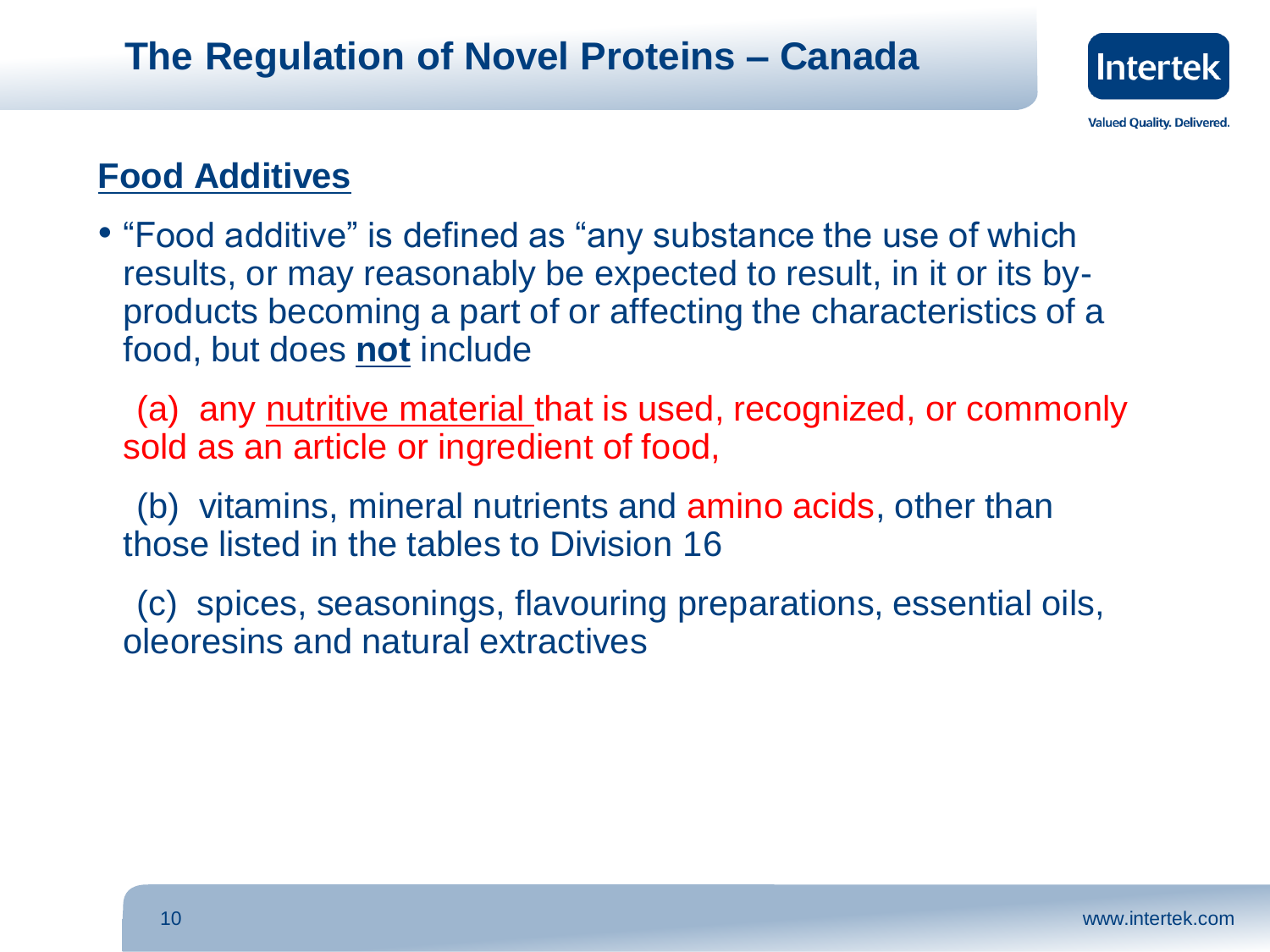## **The Regulation of Novel Proteins – Canada**



### **Novel Foods**

- (a) a substance, including a microorganism, that does not have a history of safe use as a food,
- **(b) a food that has been manufactured, prepared, preserved or packaged by a process that**
	- **(i) has not been previously applied to that food, and**
	- **(ii) causes the food to undergo a major change; and**
- (c) a food that is derived from a plant, animal or microorganism that has been genetically modified …
- New protein coagulates/concentrates likely non-novel as such production methods have been commonly applied to protein
- **EXEL EXECTE ISOLATION SET IS ONE OR FIGHTER FROM FIGHTER FIGHTER FIGHTER FIGHTER FIGHTER FIGHTER FIGHTER FIGHTER FIGHTER FIGHTER FIGHTER FIGHTER FIGHTER FIGHTER FIGHTER FIGHTER FIGHTER FIGHTER FIGHTER FIGHTER FIGHTER FIG** exchange chromatography may be non-novel if the manufacturing method does not cause the protein to undergo a major change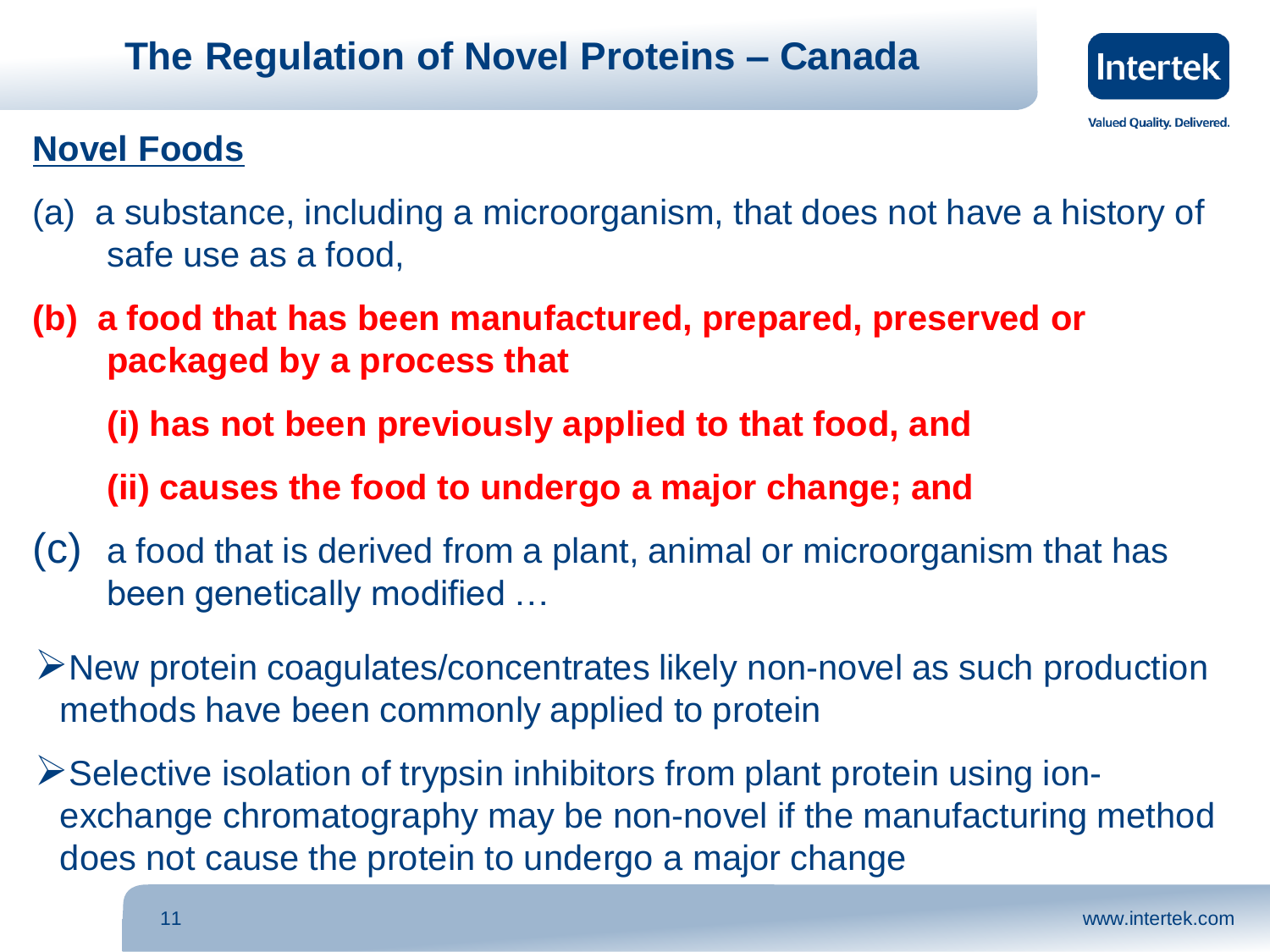## **Regulatory Requirements for Novel Foods in Canada**



**Valued Quality. Delivered.** 

#### **Novel Foods: Canada**

- Pre-market notification process rather than pre-market approval process
	- Receive approval letter following technical approval
	- No requirement to promulgate law but based on positive list
- Time line much shorter than food additive *e.g*., 45 days with extensions of another 90 days
- Basis for approval is in public domain (available on internet)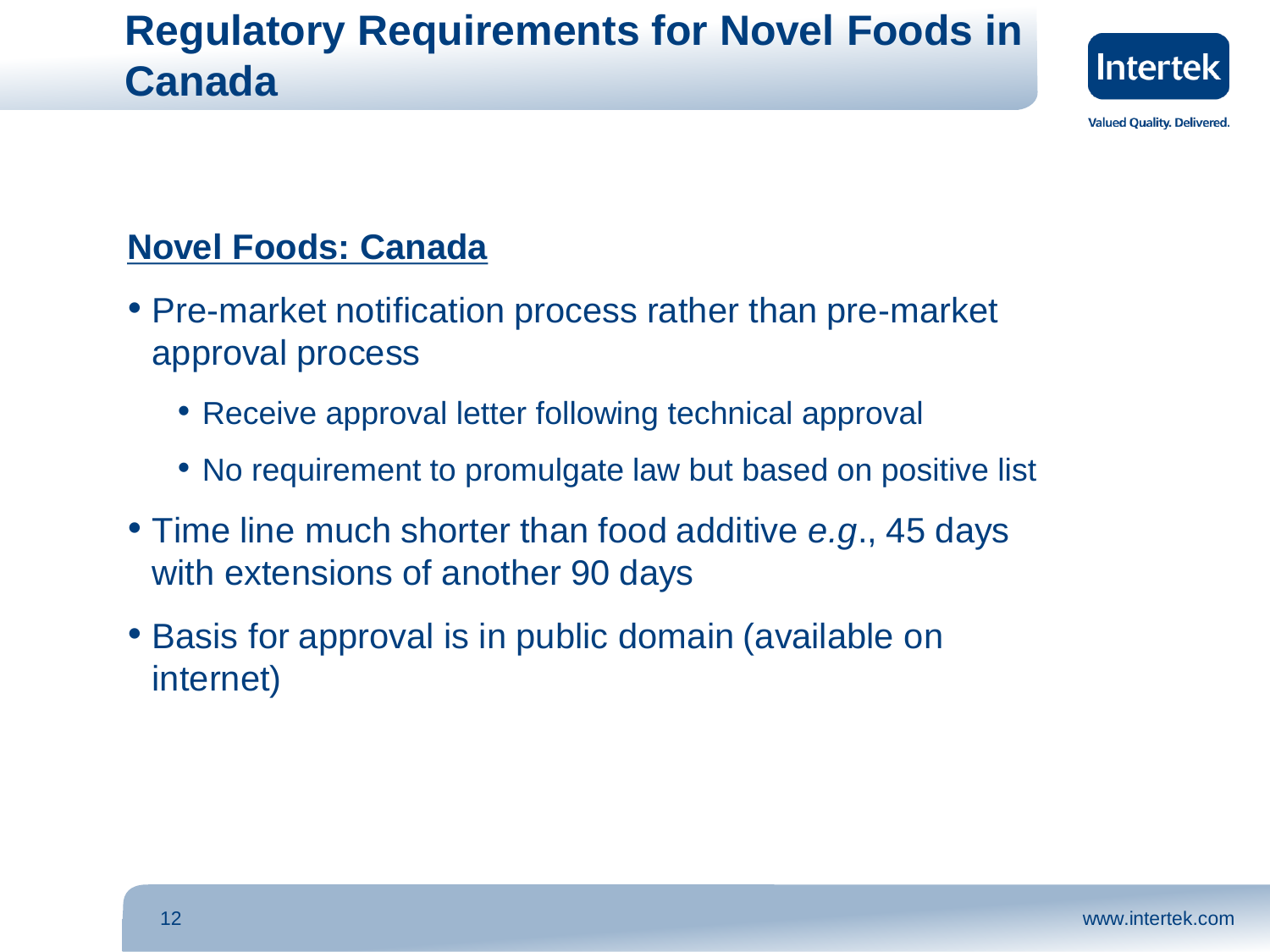

## Safety Considerations Unique to Proteins

$$
\text{Tr} \left( \bigoplus_{\text{Im} \text{ } \text{tr}} \bigoplus_{\text{Im} \text{ } \text{tr}} \bigoplus_{\text{Im} \text{ } \text{Im} \text{ } \text{tr}} \bigoplus_{\text{Im} \text{ } \text{Im} \text{ } \text{Im} \text{ } \text{Im} \text{ } \text{Im} \text{ } \text{Im} \text{ } \text{Im} \text{ } \text{Im} \text{ } \text{Im} \text{ } \text{Im} \text{ } \text{Im} \text{ } \text{Im} \text{ } \text{Im} \text{ } \text{Im} \text{ } \text{Im} \text{ } \text{Im} \text{ } \text{Im} \text{ } \text{Im} \text{ } \text{Im} \text{ } \text{Im} \text{ } \text{Im} \text{ } \text{Im} \text{ } \text{Im} \text{ } \text{Im} \text{ } \text{Im} \text{ } \text{Im} \text{ } \text{Im} \text{ } \text{Im} \text{ } \text{Im} \text{ } \text{Im} \text{ } \text{Im} \text{ } \text{Im} \text{ } \text{Im} \text{ } \text{Im} \text{ } \text{Im} \text{ } \text{Im} \text{ } \text{Im} \text{ } \text{Im} \text{ } \text{Im} \text{ } \text{Im} \text{ } \text{Im} \text{ } \text{Im} \text{ } \text{Im} \text{ } \text{Im} \text{ } \text{Im} \text{ } \text{Im} \text{ } \text{Im} \text{ } \text{Im} \text{ } \text{Im} \text{ } \text{Im} \text{ } \text{Im} \text{ } \text{Im} \text{ } \text{Im} \text{ } \text{Im} \text{ } \text{Im} \text{ } \text{Im} \text{ } \text{Im} \text{ } \text{Im} \text{ } \text{Im} \text{ } \text{Im} \text{ } \text{Im} \text{ } \text{Im} \text{ } \text{Im} \text{ } \text{Im} \text{ } \text{Im} \text{ } \text{Im} \text{ } \text{Im} \text{ } \text{Im} \text{ } \text{Im} \text{ } \text{Im} \text{ } \text{Im} \text{ } \text{Im} \text{ } \text{Im} \text{ } \text{Im} \text{ } \text{Im} \text{ } \text{Im} \
$$

13 www.intertek.com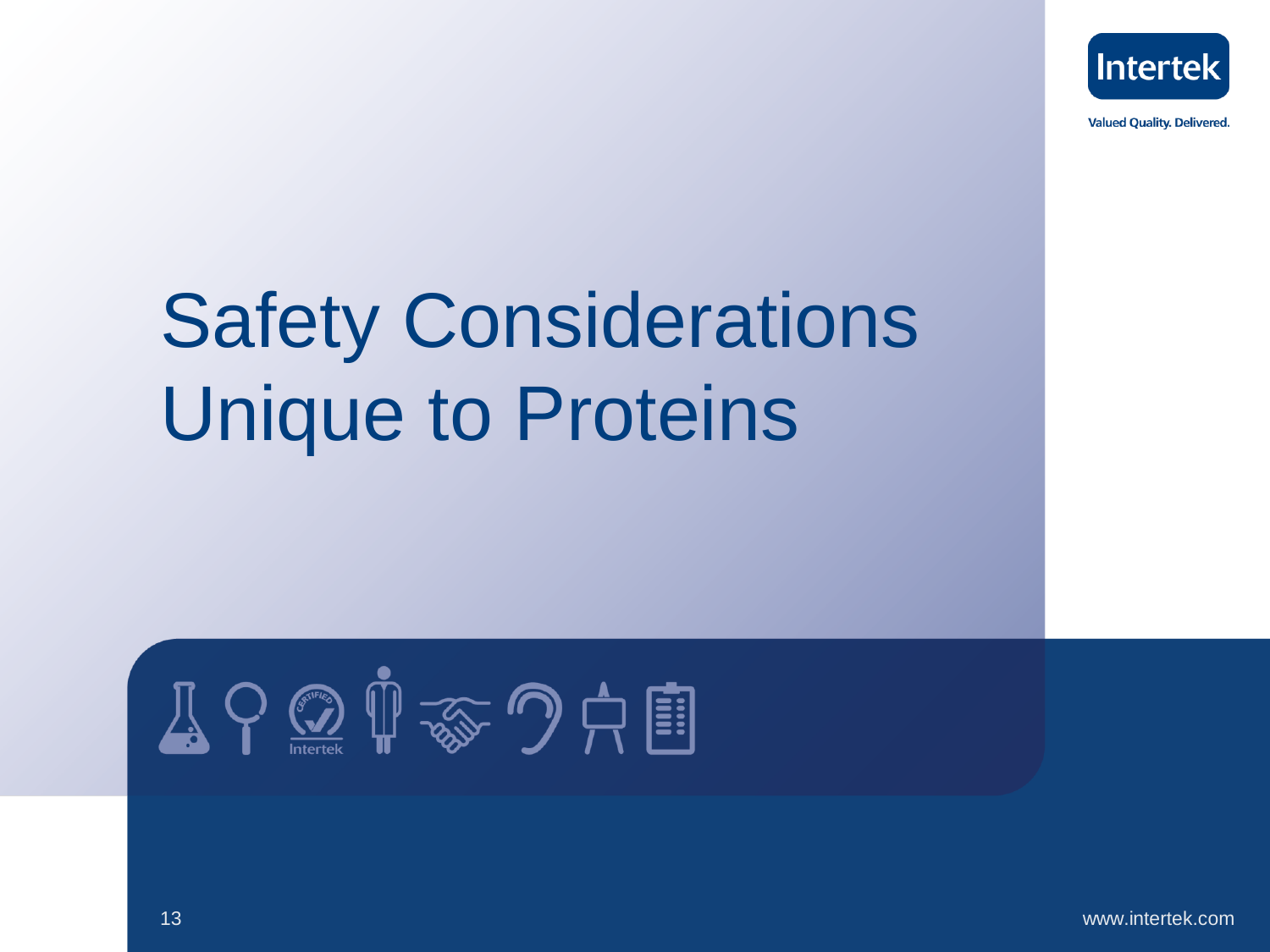### **Safety Considerations Unique to Proteins**



Intertek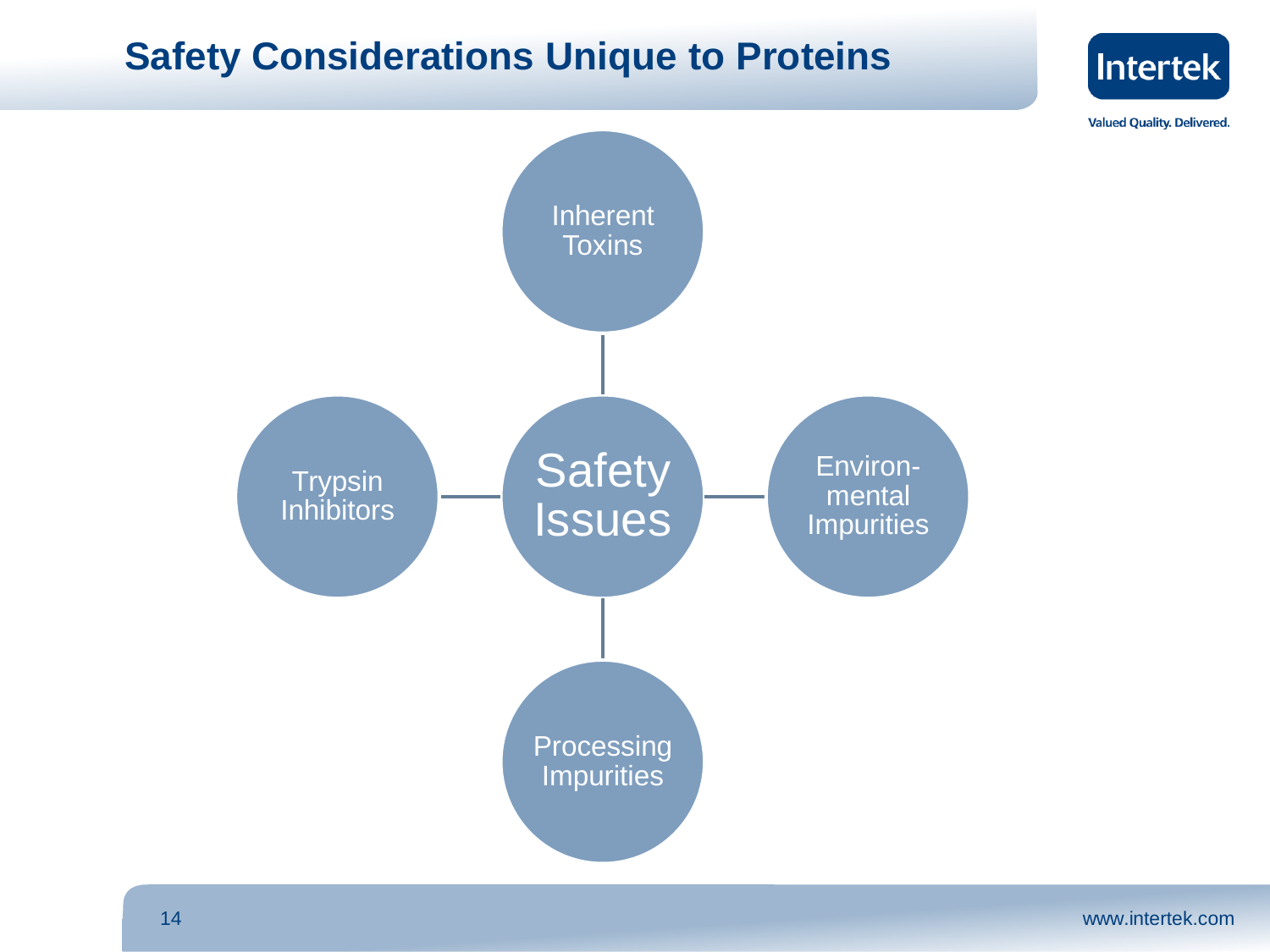## **Safety Considerations – Inherent Toxins**



- Limits on naturally occurring toxins may need to be established.
- Glycoalkaloids (*α*-solanine and *α*-chaconine) represent a group of natural toxins specific to the *Solanaceae* family of plants (potatoes).
- Erucic acid is a natural toxin in canola.
- Soybean isoflavones may be undesirable in children at high levels.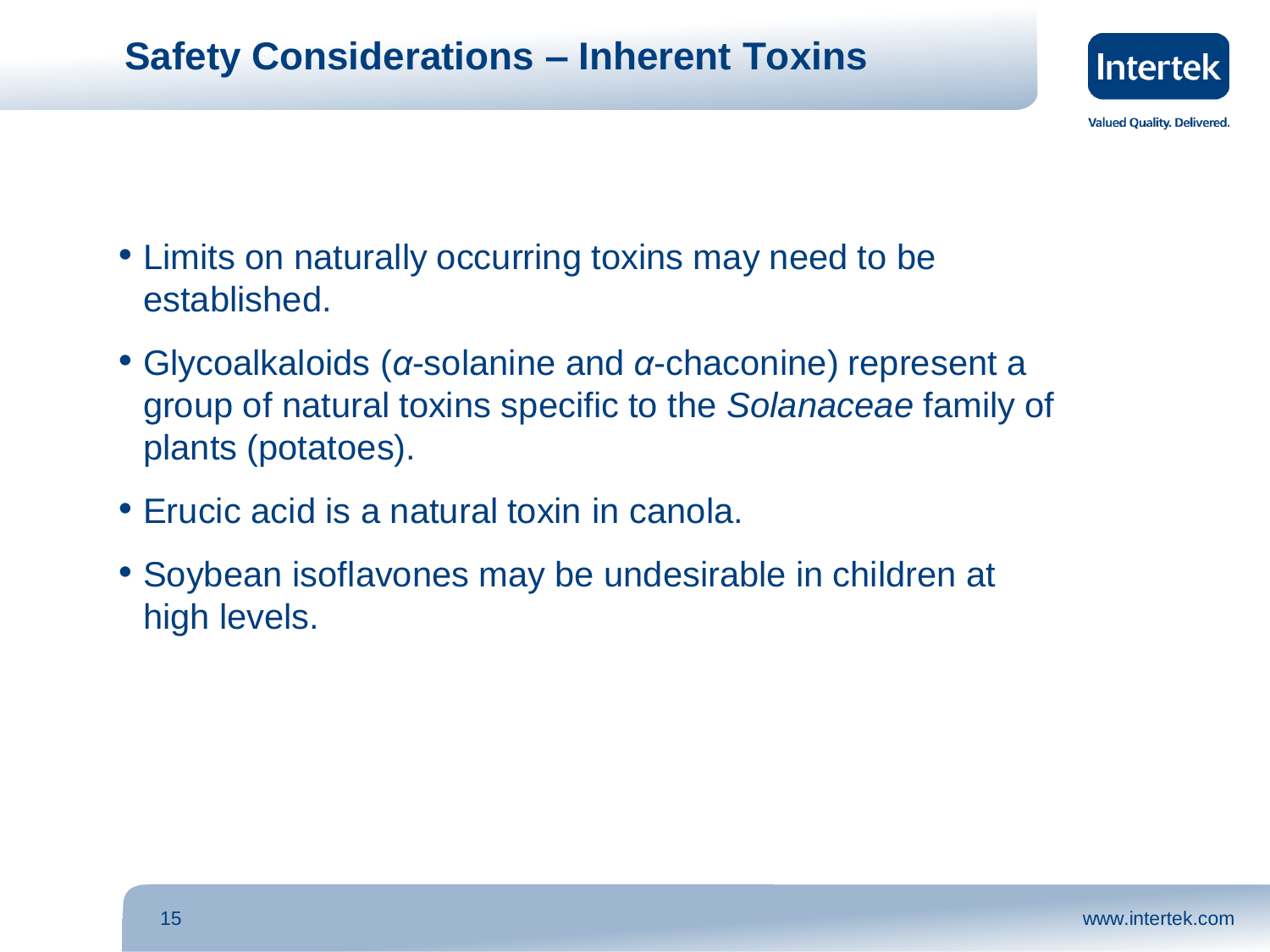

- Environmental toxins need to be considered for novel proteins derived from agricultural commodities (*e.g.,*  pesticides, heavy metals, polychlorinated biphenyls, dioxins, aflatoxins).
- Novel manufacturing/isolation methods may concentrate these undesirable substances.
- Protein isolates also may be rich in minerals and levels may be too high for nutritive uses at g levels in the diet (*e.g*., iron, zinc, aluminum).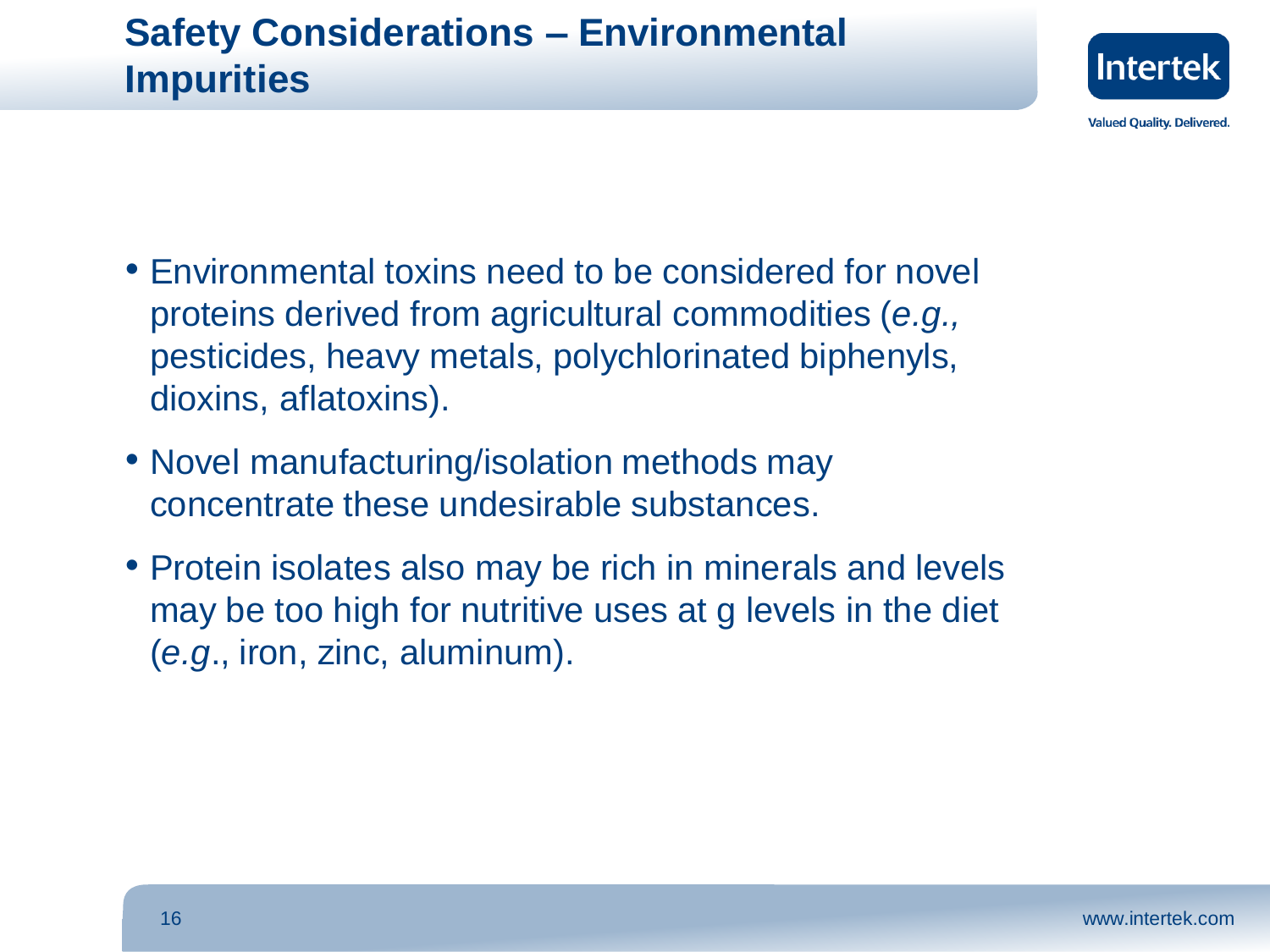

- Lysinoalanine can be produced in proteins that are subjected to prolonged exposure to high temperatures and or alkali conditions.
- Acrylamide can be produced under conditions where proteins rich in asparagine are heated in the presence of reducing sugars.
- 3-Monochloropropanol may be produced when protein containing ingredients are processed for prolonged periods at acidic conditions and high temperatures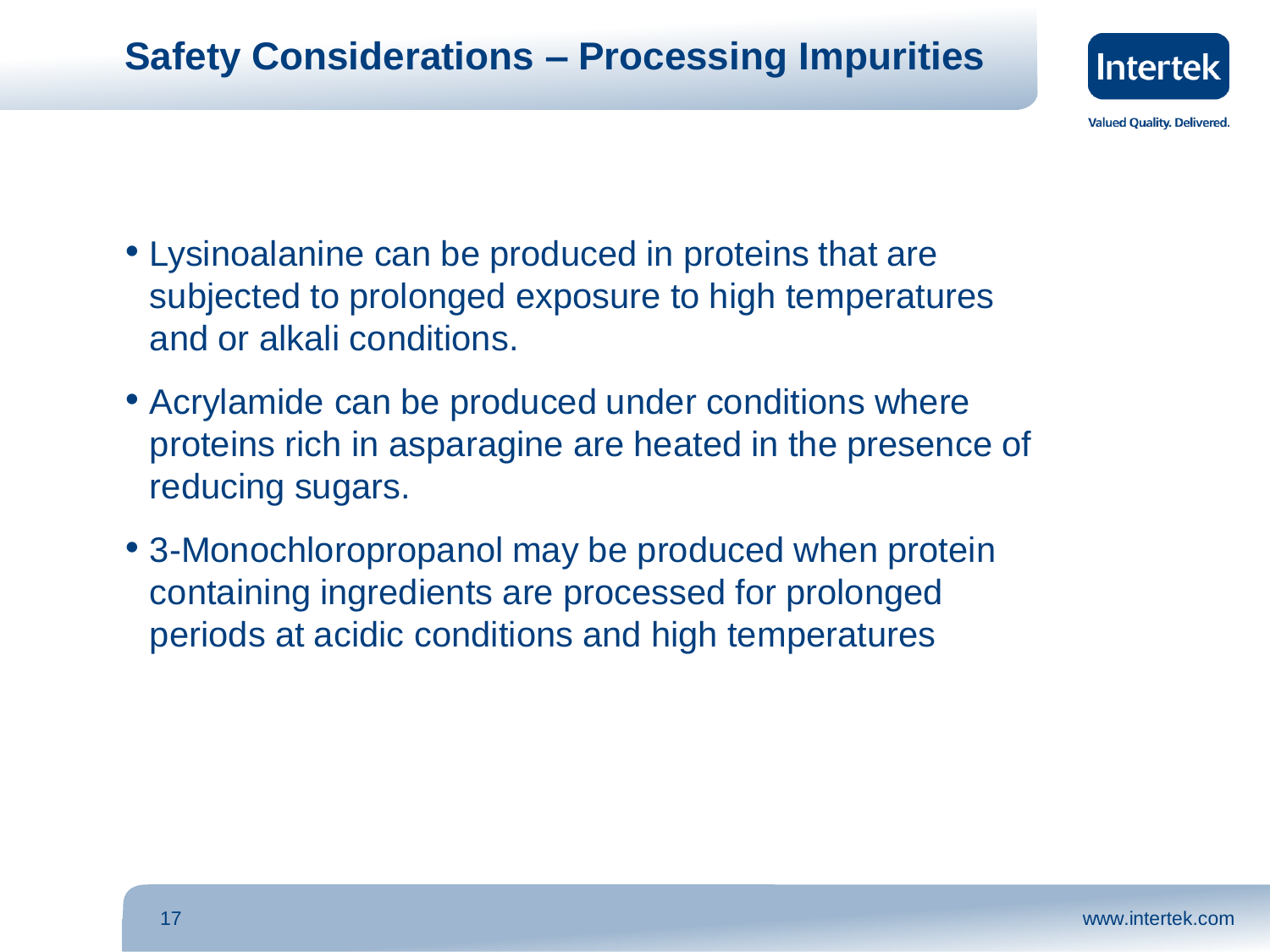## **Safety Considerations – Trypsin Inhibitors**



- Trypsin inhibitors are common constituents of many natural protein sources and can be present in significant quantities in plant derived protein isolates
	- Potatoes contain active trypsin inhibitors that inhibit all major digestive endo-and exo-peptidases necessary for protein digestion.
	- Use of novel extraction processes for production of protein isolates may further concentrate trypsin inhibitors in the ingredient.
	- Tryspin inhibitors contain extensive di-sulfide bonding and therefore production of trypsin inhibitor free fractions can result in deficiencies in cysteine and methionine
- Most food applications are subjected to thermal processing that denatures trypsin inhibitors; but, some trypsin inhibitors are thermostable.
- Adverse effects of trypsin inhibitors present in soy based infant formula in animals are not relevant to humans.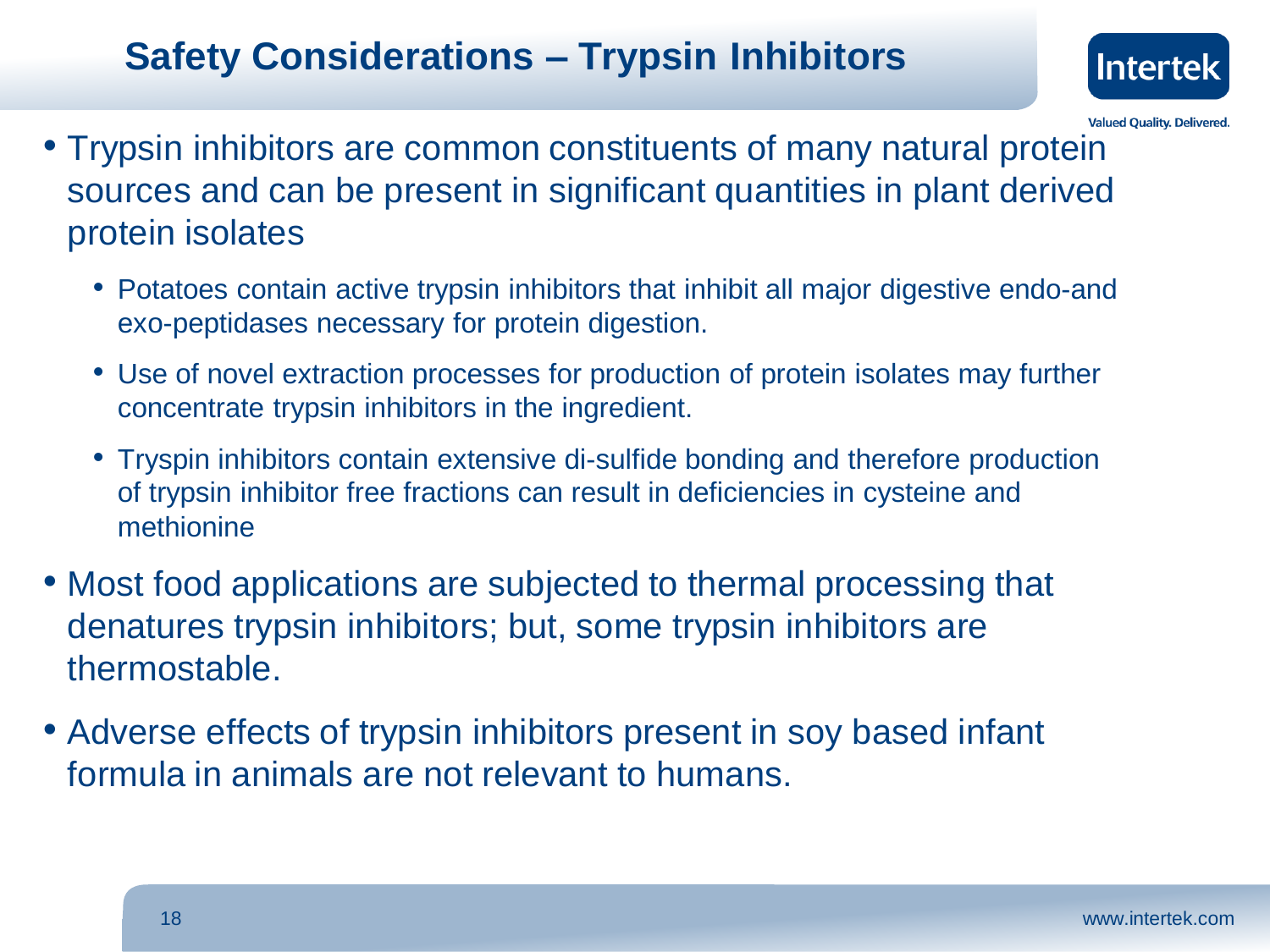## **When are Toxicology Studies Needed?**



#### • Case-by-case

- In general toxicology studies of macronutrients do not provide meaningful information for a safety assessment
	- Potential effects of residual impurities/unknown substances will likely be at insufficient levels to be detected in rodent toxicity studies
	- Trypsin inhibitors are common constituents of many novel plant based novel proteins (*i.e*, potato, canola, soy)
	- Trypsin inhibitors produce species-specific toxic effects in rodents (pancreatic hyperplasia) that lead to secondary effects on weight gain and overall poor health
- Short-term studies in pig models or well-designed clinical trials in humans may provide more meaningful and useful data on tolerance and nutritional value of a novel protein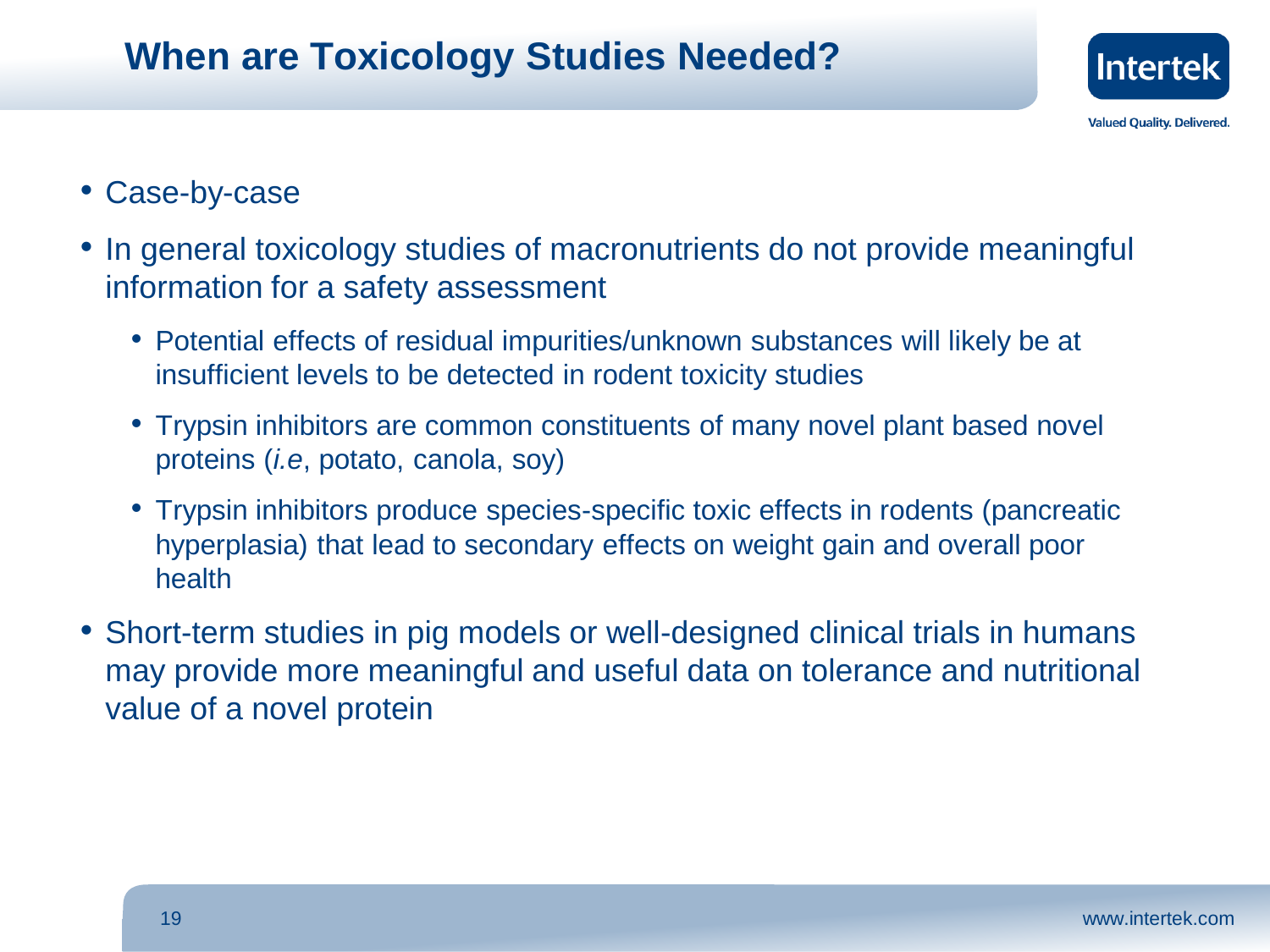

# Claims for Protein in the U.S., Canada, Mexico, and the EU

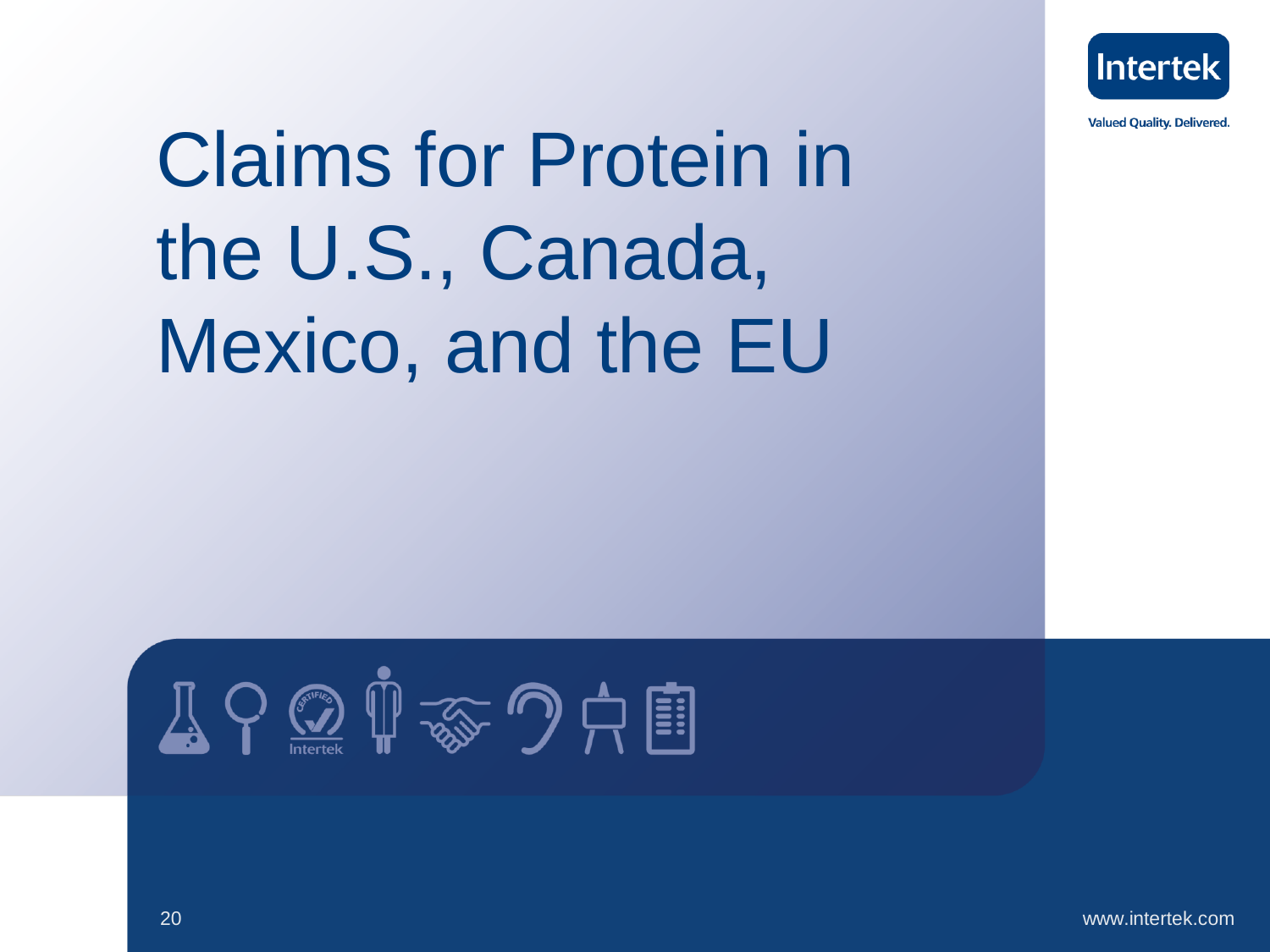## **Claims Permissible in the Labeling of Foods in the U.S.**



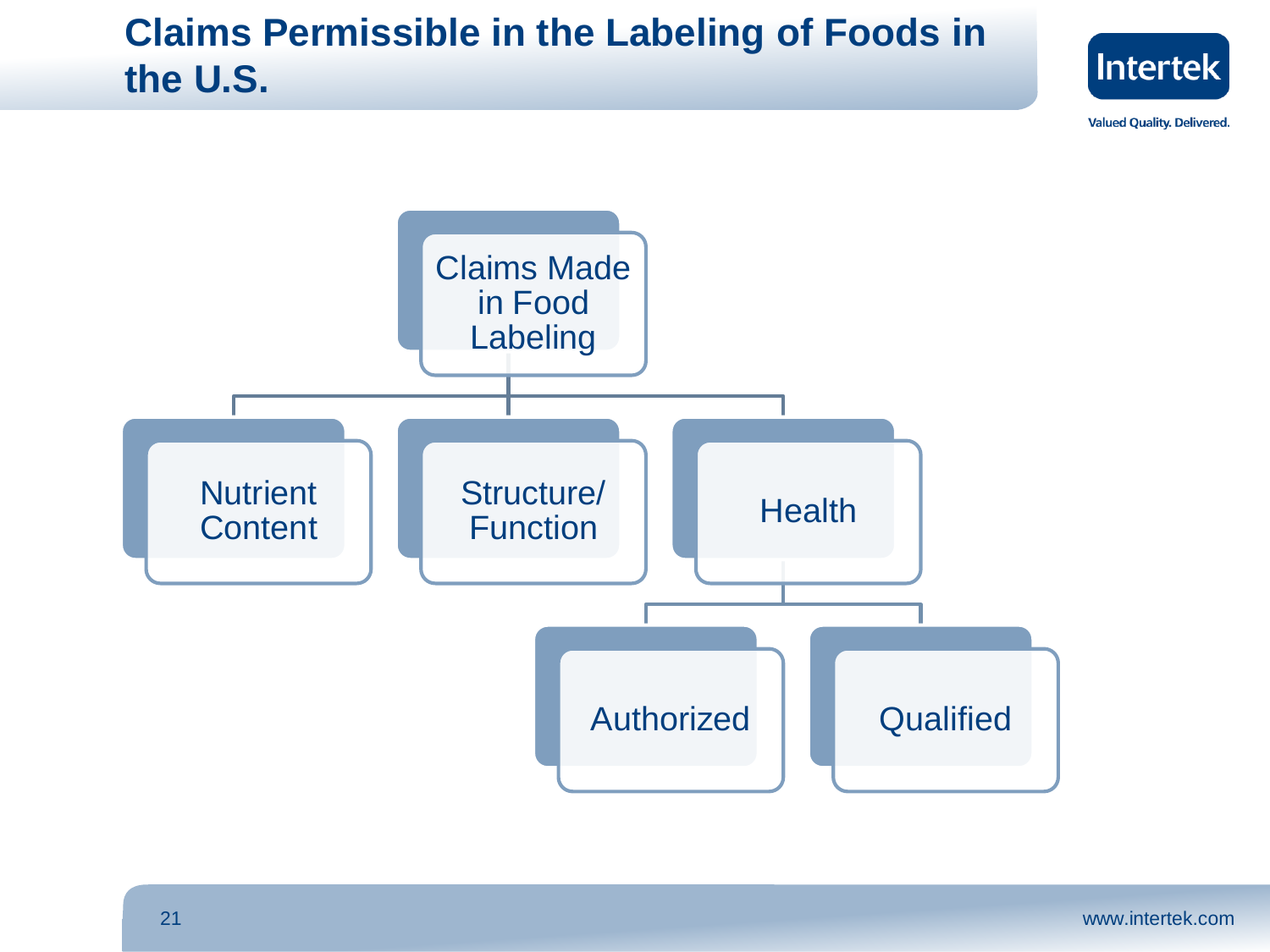## **Claims Permissible in the Labeling of Foods in the U.S.**



| <b>Claim</b>                                      |                                                                                                         | <b>Description</b>                                                                                                                                                                                                                                                                                                      |
|---------------------------------------------------|---------------------------------------------------------------------------------------------------------|-------------------------------------------------------------------------------------------------------------------------------------------------------------------------------------------------------------------------------------------------------------------------------------------------------------------------|
| <b>Nutrient Content</b><br>(21 CFR 101.13)        |                                                                                                         | - Characterizes the level of a nutrient in the food.<br>- A disclosure statement is required if a nutrient content claim is<br>made and when a nutrient in that food exceeds certain<br>prescribed levels.                                                                                                              |
| <b>Structure/Function</b><br>$[21$ CFR 101.93(g)] |                                                                                                         | - Describes the effect that a substance has on the structure or<br>function of the body; reference to the diagnosis, cure, mitigation,<br>or treatment of disease cannot be made.<br>- Use in the labeling of a dietary supplement requires a<br>disclaimer.<br>- For foods, claims must be based on "nutritive value". |
| <b>Health</b>                                     | Authorized (NLEA,<br>1990; FDAMA<br>1997)                                                               | - Characterizes the relationship of any substance to a disease or<br>health-related condition.<br>- Must meet the significant scientific agreement (SSA) standard.                                                                                                                                                      |
|                                                   | Qualified (2003)<br><b>Consumer Health</b><br>Information for<br><b>Better Nutrition</b><br>Initiative) | - Characterizes the relationship of any substance to a disease or<br>health-related condition.<br>- Based on credible scientific evidence.<br>- Qualifying language is used to convey to the consumer the<br>level of evidence in support of the claim.<br><u>WWW.IIIUUIUUN.UUIII</u>                                   |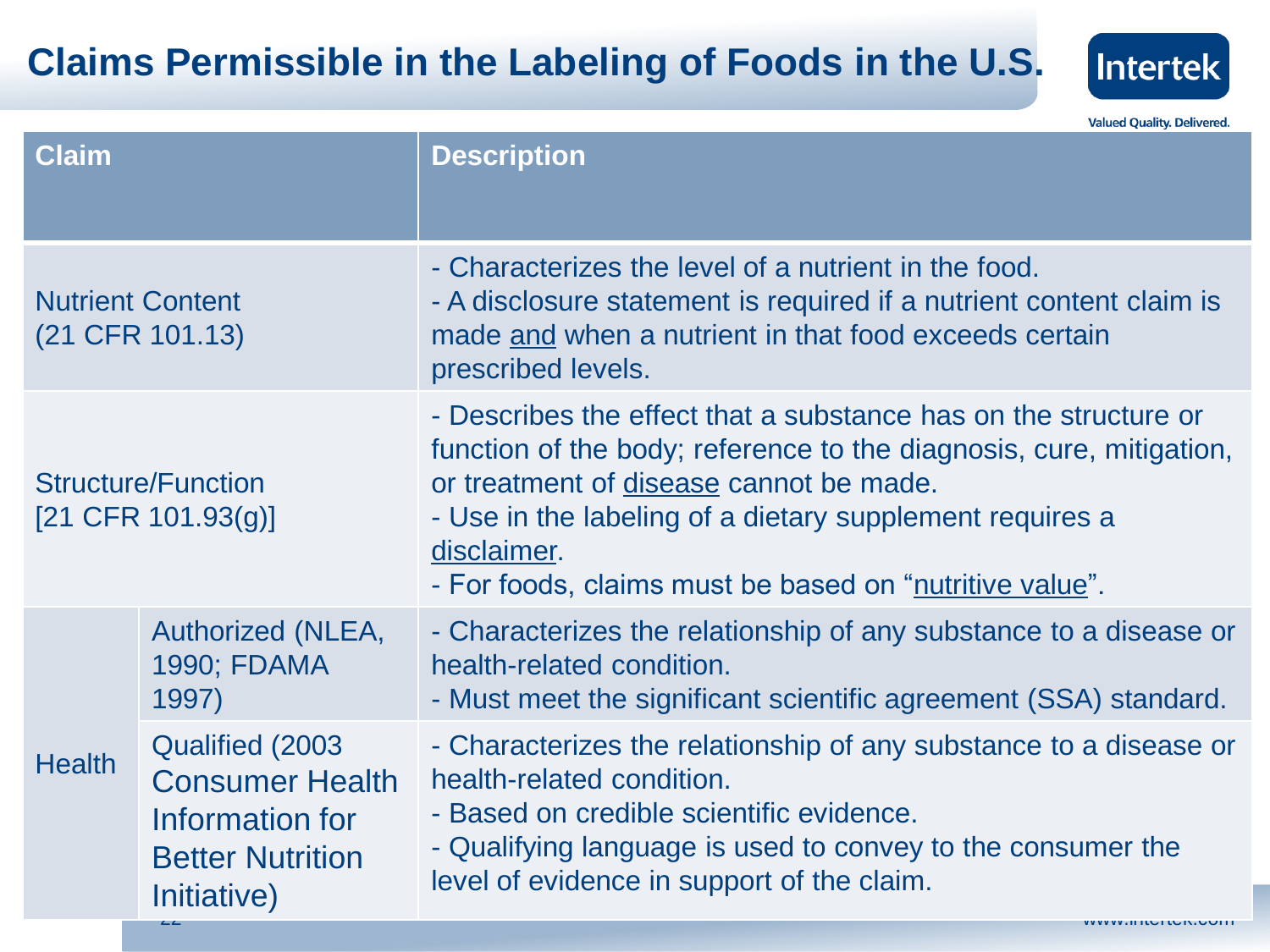## **Examples of Claims that can be Made for Protein in the U.S.**



| <b>Claim</b>                                      |                                                                                                         | <b>Examples Specific to Protein</b>                                                                                                                                                                                                                                                                                                                                                                                                                                                                                                                                                                                                                                           |
|---------------------------------------------------|---------------------------------------------------------------------------------------------------------|-------------------------------------------------------------------------------------------------------------------------------------------------------------------------------------------------------------------------------------------------------------------------------------------------------------------------------------------------------------------------------------------------------------------------------------------------------------------------------------------------------------------------------------------------------------------------------------------------------------------------------------------------------------------------------|
| <b>Nutrient Content</b><br>(21 CFR 101.13)        |                                                                                                         | - High, rich in, or excellent source of protein.<br>- Good source of, contains, or provides protein.<br>- More, fortified, enriched, added, extra, or plus protein.                                                                                                                                                                                                                                                                                                                                                                                                                                                                                                           |
| <b>Structure/Function</b><br>$[21$ CFR 101.93(g)] |                                                                                                         | - e.g., Protein contributes to the maintenance of muscle mass.                                                                                                                                                                                                                                                                                                                                                                                                                                                                                                                                                                                                                |
| <b>Health</b>                                     | Authorized (NLEA,<br>1990; FDAMA<br>1997)                                                               | - For protein, there is only 1 authorized health claim.<br>-"25 grams of <b>soy protein</b> a day, as part of a diet low in<br>saturated fat and cholesterol, may reduce the risk of heart<br>disease. A serving of [name of food] supplies <u>grams</u> of soy<br>protein."                                                                                                                                                                                                                                                                                                                                                                                                  |
|                                                   | Qualified (2003)<br><b>Consumer Health</b><br>Information for<br><b>Better Nutrition</b><br>Initiative) | - For protein, there is only 1 qualified health claim.<br>-"For healthy infants who are not exclusively breastfed and who<br>have a family history of allergy, feeding a 100% Whey-Protein<br><b>Partially Hydrolyzed infant formula</b> from birth up to 4 months<br>of age instead of a formula containing intact cow's milk proteins<br>may reduce the risk of developing atopic dermatitis throughout<br>the 1st year of life. FDA has concluded that the relationship<br>between 100% Whey-Protein Partially Hydrolyzed infant<br>formulas and the reduced risk of atopic dermatitis is uncertain,<br>because there is little scientific evidence for the relationship." |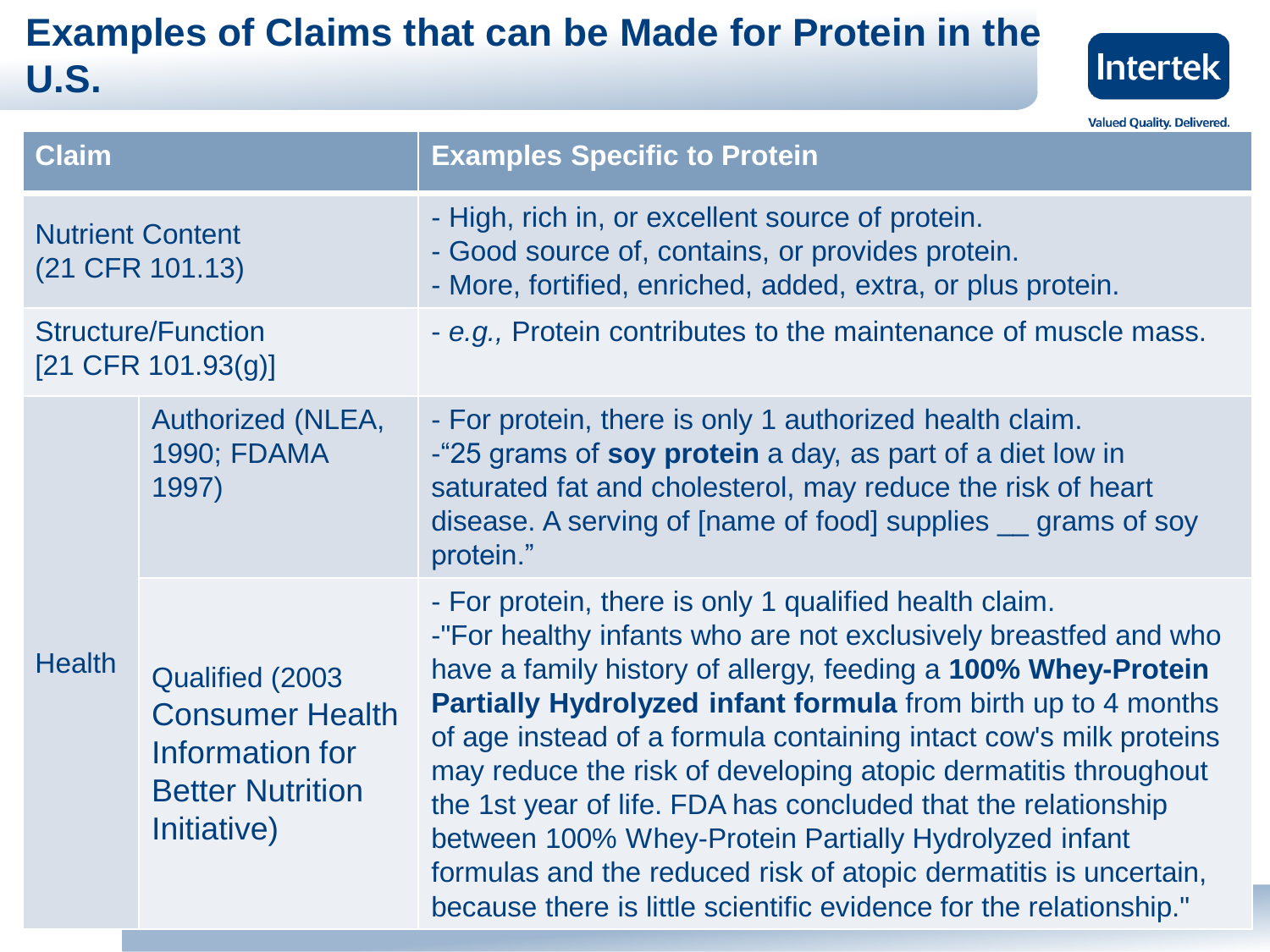## **Nutrient Content Claims for Protein in the U.S.**



| Claim                                                        | <b>Conditions for Use of the Claim</b>                                                                                                  |
|--------------------------------------------------------------|-----------------------------------------------------------------------------------------------------------------------------------------|
| High, rich in, or excellent source of<br>protein.            | The food contains 20% or more of<br>the Daily Reference Value (DRV) for<br>protein per reference amount<br>customarily consumed (RACC). |
| Good source of, contains, or<br>provides protein.            | The food contains 10 to 19% of the<br>DRV per RACC.                                                                                     |
| More, fortified, enriched, added,<br>extra, or plus protein. | The food contains at least 10% more<br>of the DRV for protein per RACC<br>than an appropriate reference food.                           |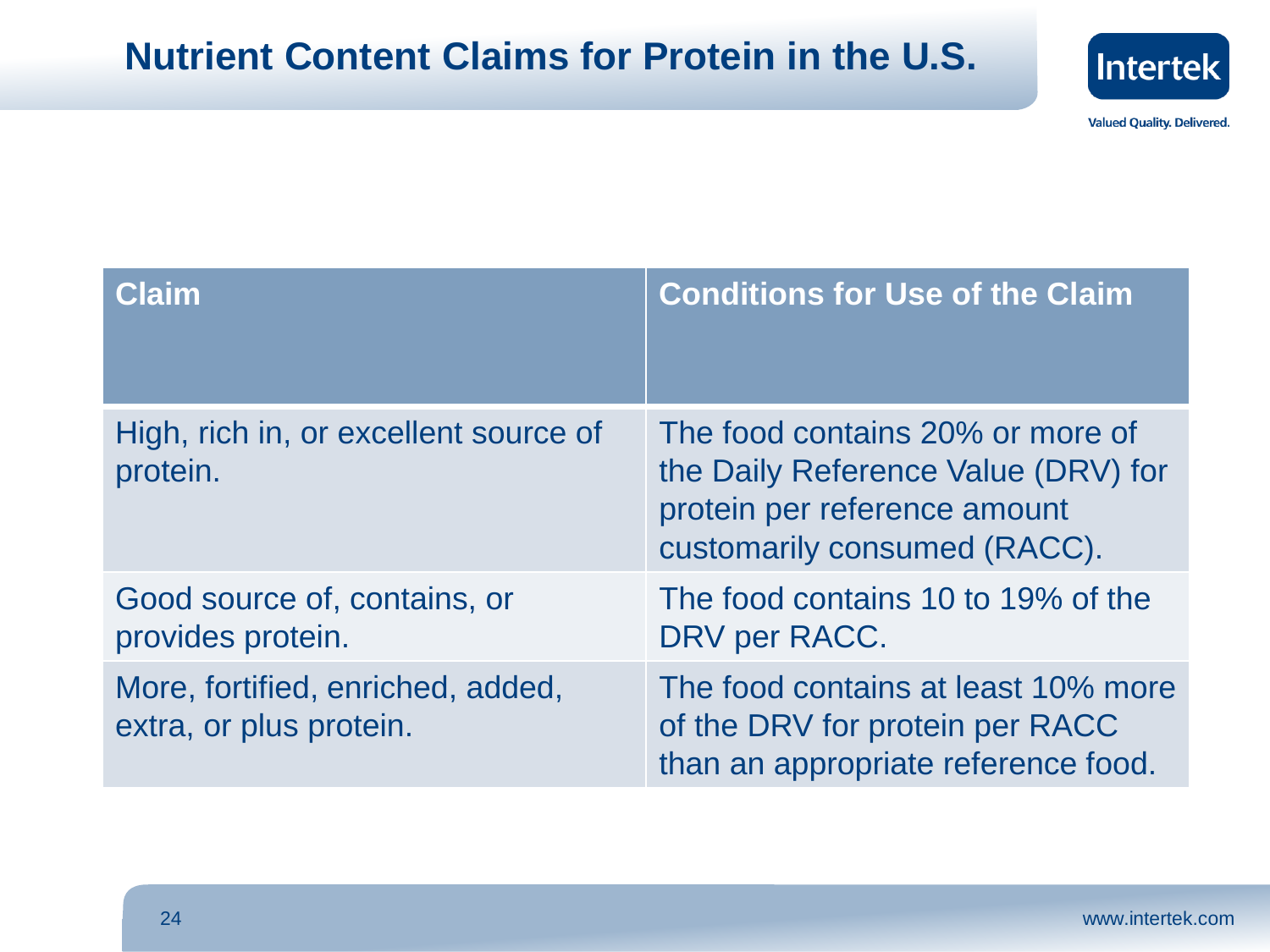## **Nutrient Content Claims for Protein in the U.S. [21 CFR 101.9(c)(7)]**



- In the Nutrition Facts label, the level of protein per RACC is determined by multiplying the nitrogen content by 6.25.
- The calculation of the percent DV and the use of protein nutrient content claims requires the consideration of:
	- The amount of protein in the food per RACC;
	- The protein digestibility corrected amino acid score (PDCAAS); and
	- The Daily Reference Value for protein, which is 50 g for those 4 years of age and older.
- %DRV = [Protein per RACC (grams) x PDCAAS] / Daily Value for Protein (grams) X 100%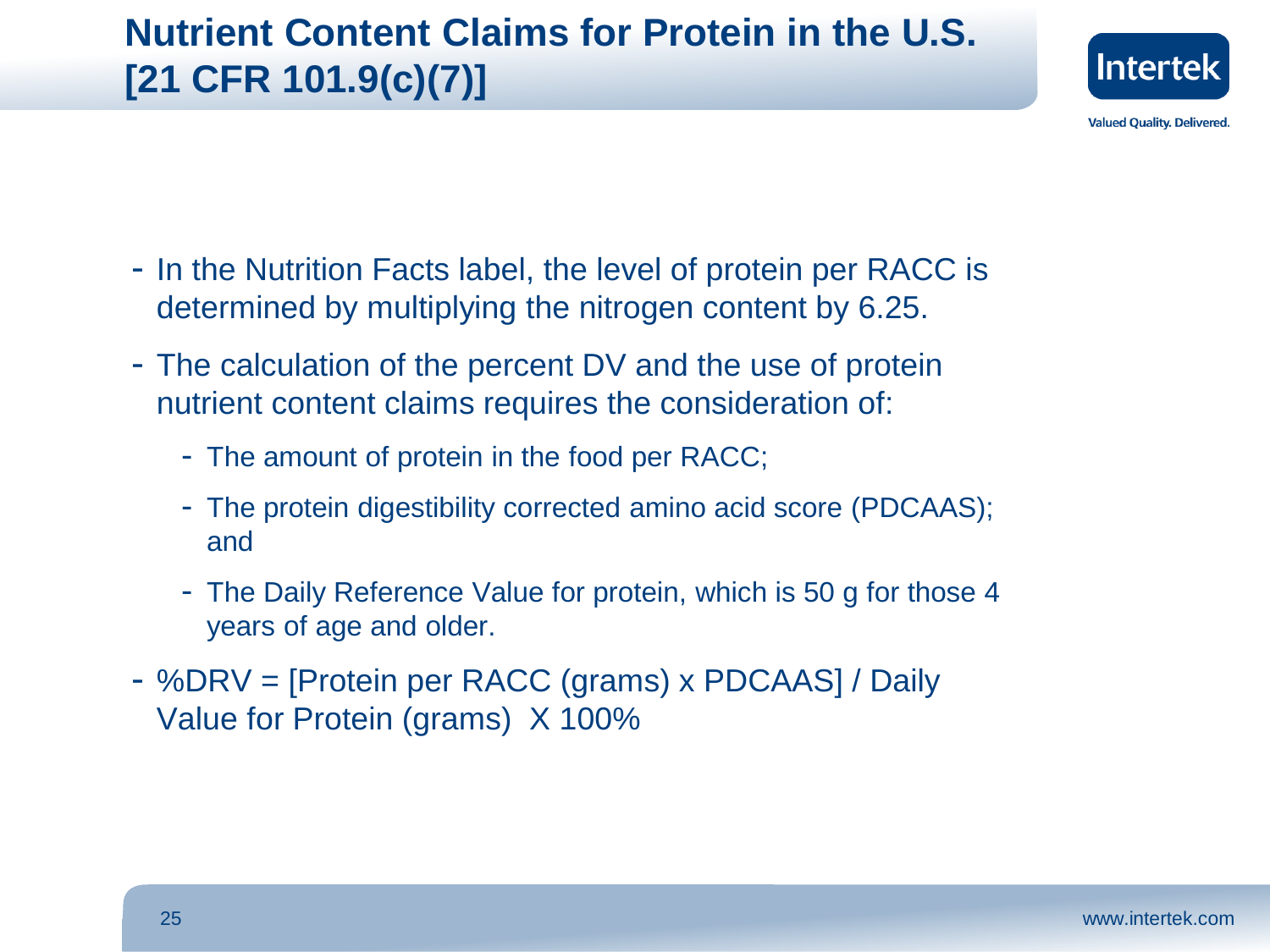### **Claims Made in the Labeling of Foods in Canada**



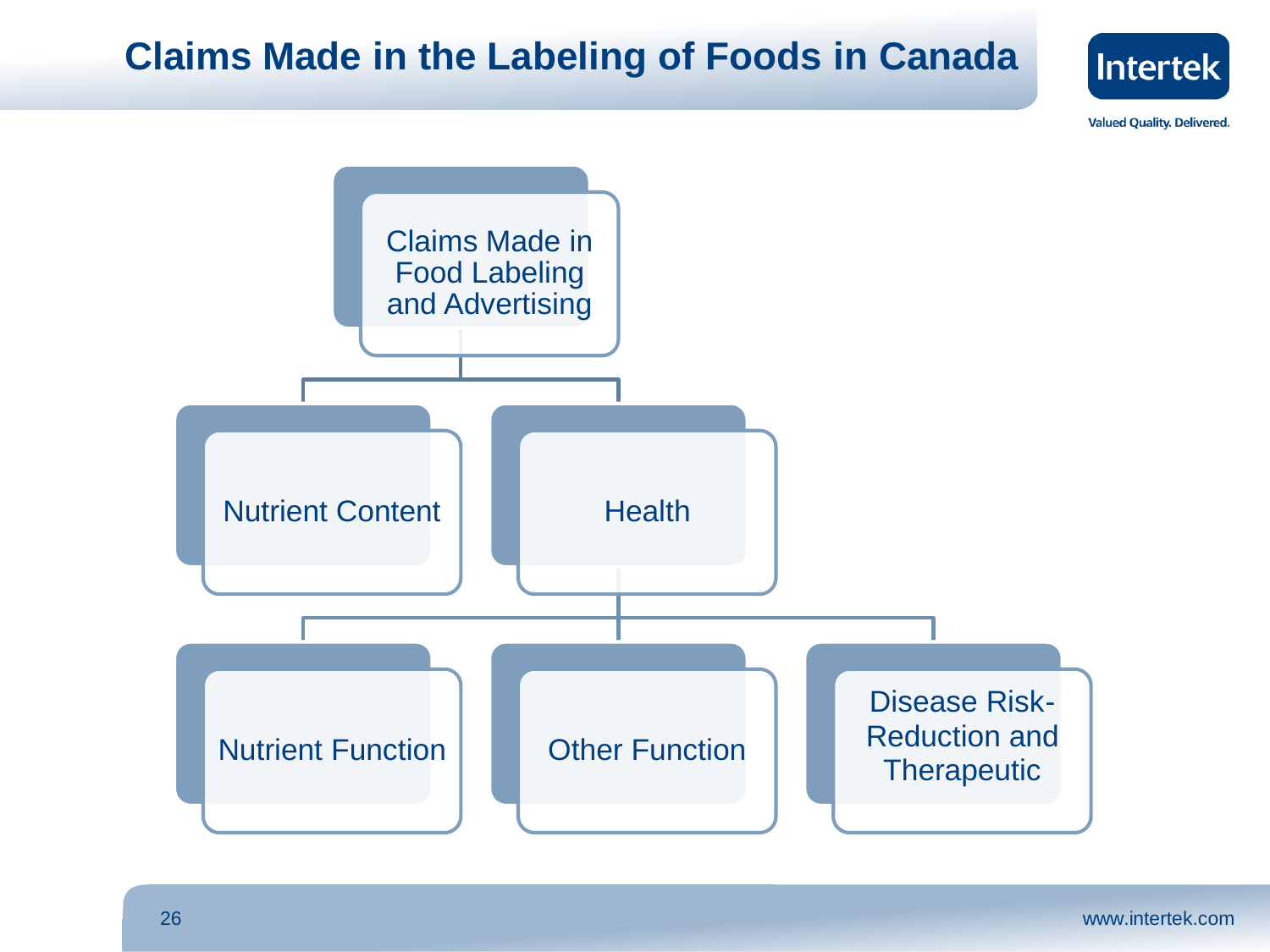## **Claims that can be Made in the Labeling and Advertising of Foods in Canada**



| Claim                                                              | <b>Description</b>                                                                                                                                                 |
|--------------------------------------------------------------------|--------------------------------------------------------------------------------------------------------------------------------------------------------------------|
| <b>Nutrient Content</b>                                            | - Statements or expressions which describe,<br>directly or indirectly, the level of a nutrient or<br>energy in a food or a group of foods.                         |
| <b>Nutrient Function</b>                                           | - Describes the well-established roles of<br>energy or nutrients that are essential for the<br>maintenance of good health or for normal<br>growth and development. |
| <b>Other Function</b>                                              | - Describe the effects that a food has on the<br>normal functions of the body.                                                                                     |
| <b>Disease Risk-</b><br><b>Reduction and</b><br><b>Therapeutic</b> | - Claims that refer to the treatment or<br>mitigation of a disease or health-related<br>condition, or about restoring, correcting or<br>modifying body functions.  |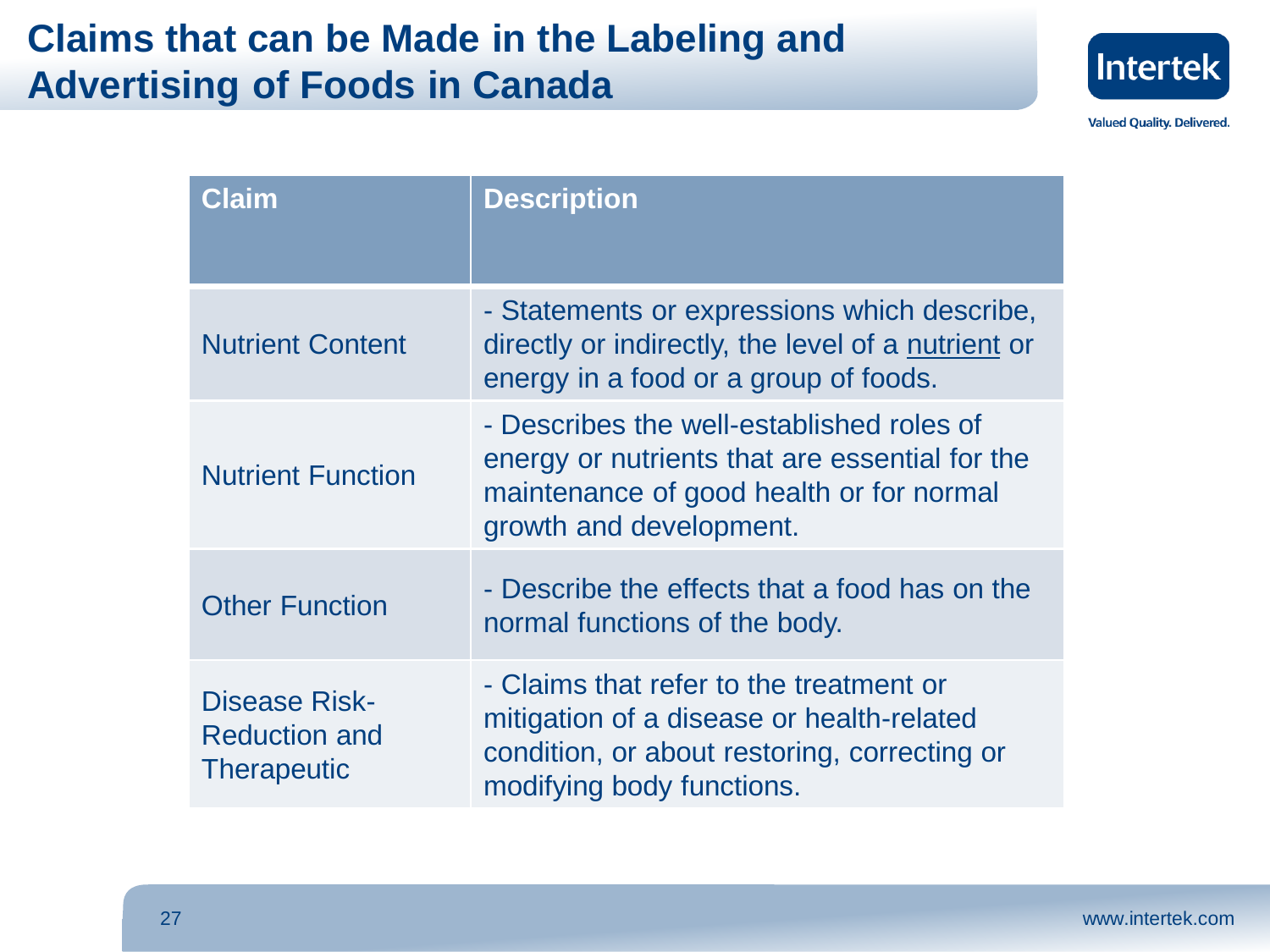#### **Schedule A Diseases**



**Valued Quality. Delivered.** 

**Acute alcoholism Acute anxiety state Acute infectious respiratory syndromes Acute, inflammatory and debilitating arthritis Acute psychotic conditions Addiction (except nicotine addiction) Appendicitis Arteriosclerosis Asthma Cancer Congestive heart failure Convulsions Dementia Depression Diabetes Gangrene**

**Glaucoma Haematologic bleeding disorders Hepatitis Hypertension Nausea and vomiting of pregnancy Obesity Rheumatic fever Septicemia Sexually transmitted diseases Strangulated hernia Thrombotic and Embolic disorders Thyroid disease Ulcer of the gastro-intestinal tract**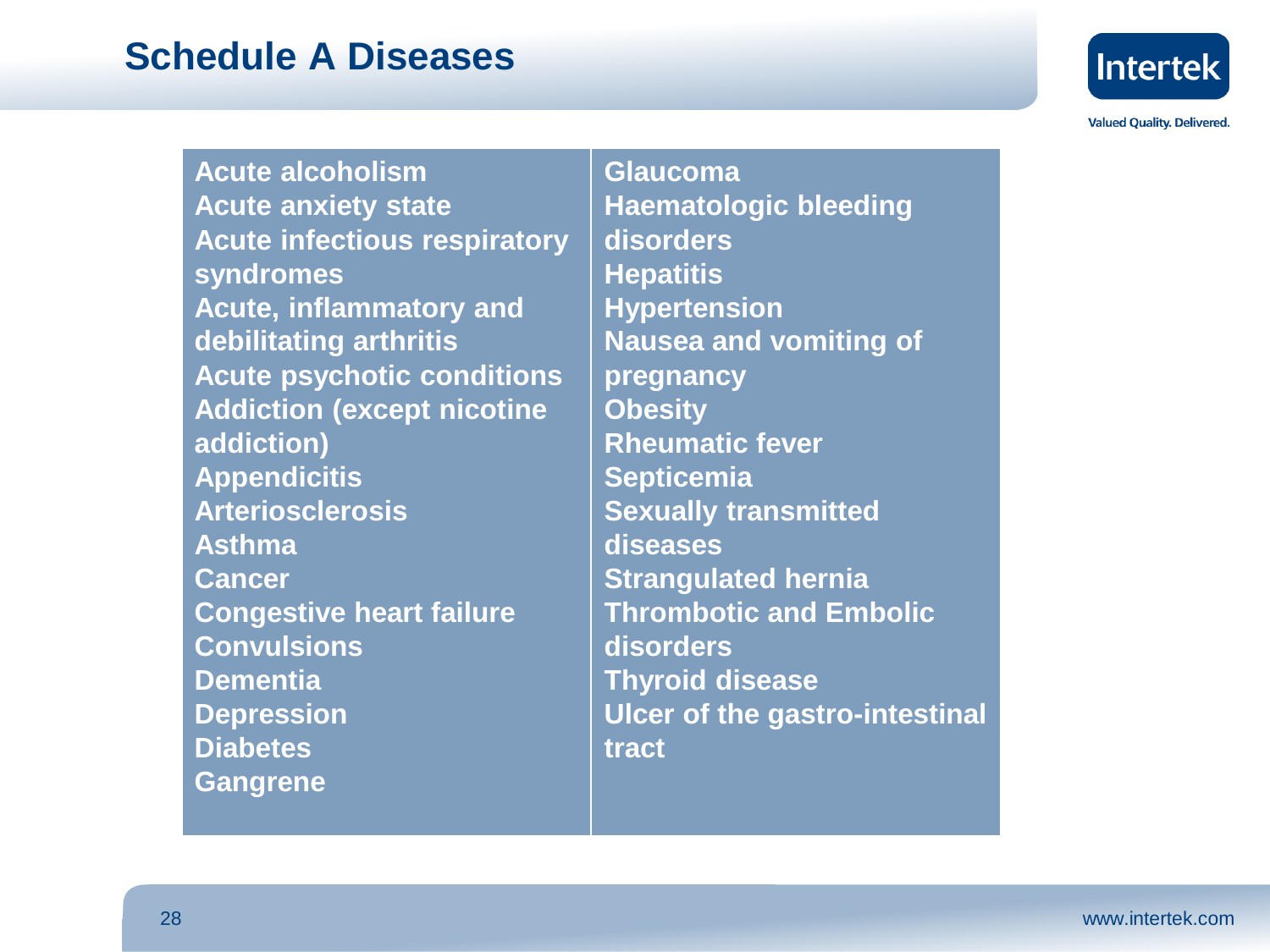

| <b>Claim</b>                                                       | <b>Examples Specific to Protein</b>                                                                                                                                                                                                  |
|--------------------------------------------------------------------|--------------------------------------------------------------------------------------------------------------------------------------------------------------------------------------------------------------------------------------|
| <b>Nutrient Content</b>                                            | - Low in protein.<br>- Source of protein.<br>- Excellent source of protein.<br>- More protein.                                                                                                                                       |
| <b>Nutrient Function</b>                                           | - Food must be at least a source of protein:<br>- Protein helps build and repair body tissues.<br>- Protein helps build antibodies.<br>- Protein helps build strong muscles.<br>- Other nutrient function claims also are permitted. |
| <b>Other Function</b>                                              | - None specific to protein have been endorsed by Health Canada.<br>- Possibilities exist if claims can be scientifically substantiated<br>(e.g., satiety, physical performance, body weight/composition,<br>sarcopenia)              |
| <b>Disease Risk-</b><br><b>Reduction and</b><br><b>Therapeutic</b> | - None specific to protein have been authorized by Health Canada.<br>- Possibilities exist if claims can be scientifically substantiated<br>(e.g., reduced risk of certain diseases, treatment of obesity)                           |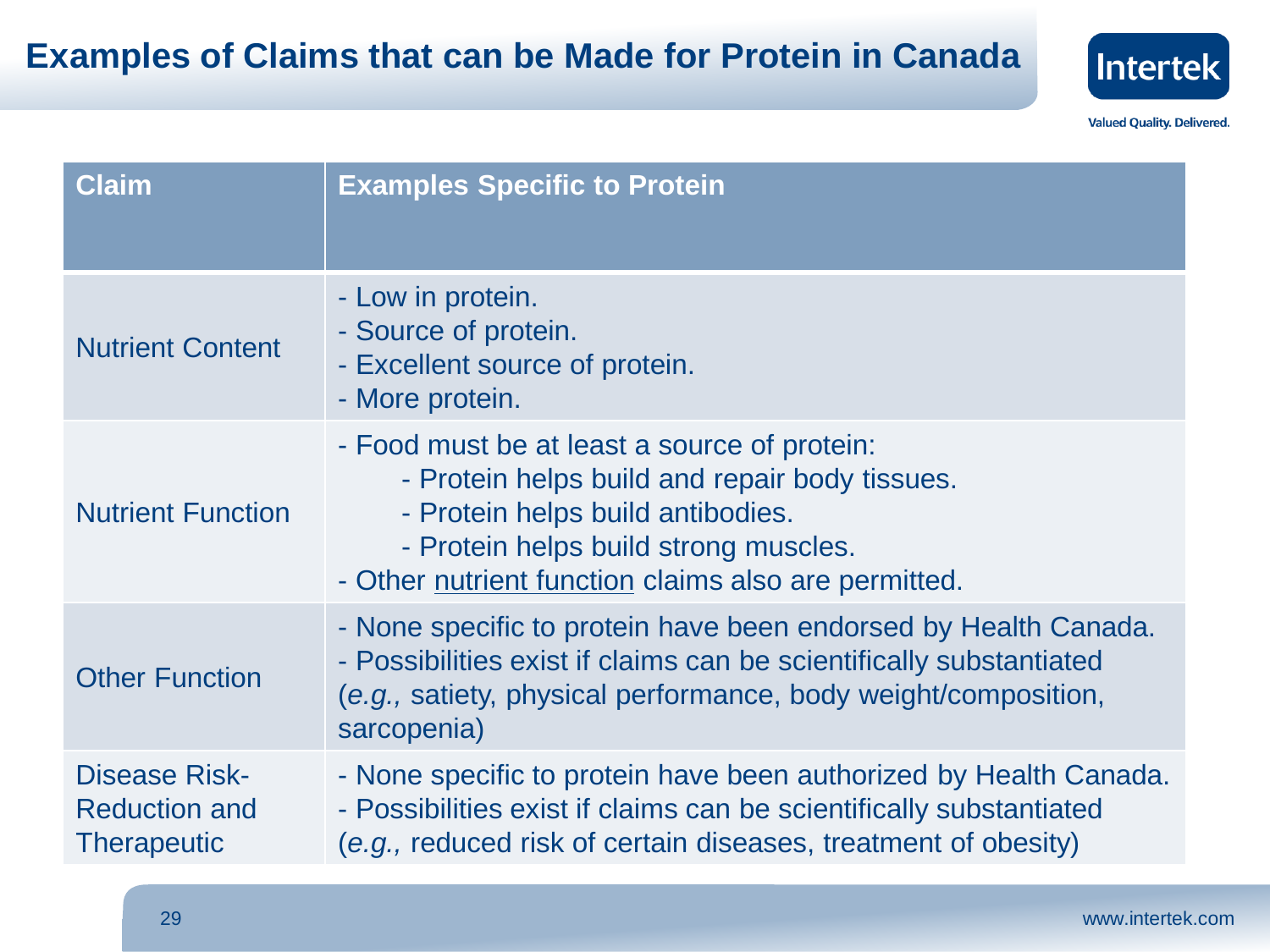

- Nutrient content claims for specific amino acids (*e.g.,* high in leucine) are not permitted in the labeling or advertising of foods in Canada.
- Quantitative declarations outside of the Nutrition Facts table are permitted, so long as:
	- The food meets the conditions for a "source of protein" claim;
	- The declaration relates to the amount of the following essential amino acids present in the food: histidine, isoleucine, leucine, lysine, methionine, phenylalanine, threonine, tryptophan and valine, expressed in grams per serving of stated size;
	- The declaration is not in the Nutrition Facts table; and
	- The declaration is presented in both English and French unless otherwise exempted.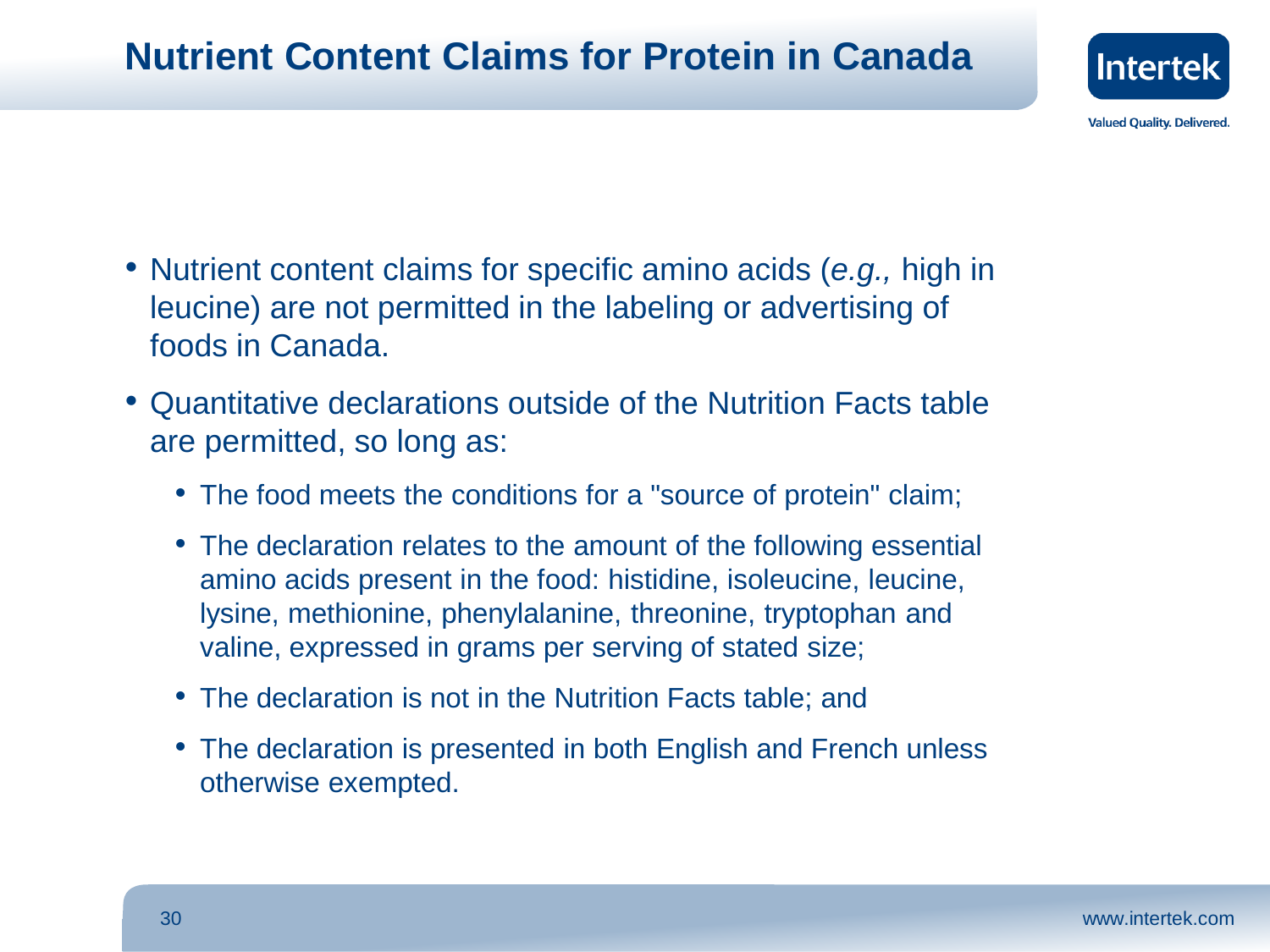

| <b>Claim</b>                             | <b>Conditions for use of the Claim</b>                                                                                                                                                                                                                                                                  |  |
|------------------------------------------|---------------------------------------------------------------------------------------------------------------------------------------------------------------------------------------------------------------------------------------------------------------------------------------------------------|--|
| Low in protein                           | The food contains no more than 1 g of protein per 100 g of the food.                                                                                                                                                                                                                                    |  |
| Source of<br>protein                     | The food has a protein rating of 20 or more:<br>(a) Per RDI; or<br>(b) Per 30 g of breakfast cereal combined with 125 mL of milk.                                                                                                                                                                       |  |
| <b>Excellent</b><br>source of<br>protein | The food has a protein rating of 40 or more:<br>(a) Per RDI; or<br>(b) Per 30 g of breakfast cereal combined with 125 mL of milk.                                                                                                                                                                       |  |
| More protein                             | The food:<br>(a) Has a protein rating of:<br>20 or more per RDI; or<br>Per 30 g of breakfast cereal combined with 125 mL of milk.<br>ii.<br>(b) Contains at least 25% more protein, totalling at least 7 g more, per<br>RDI than a reference food of the same food group or a similar<br>reference food |  |

**RDI = Reasonable Daily Intake (Schedule K)**

**Protein Rating, as determined by official method FO-1, Determination of Protein Rating, October 15, 1981.**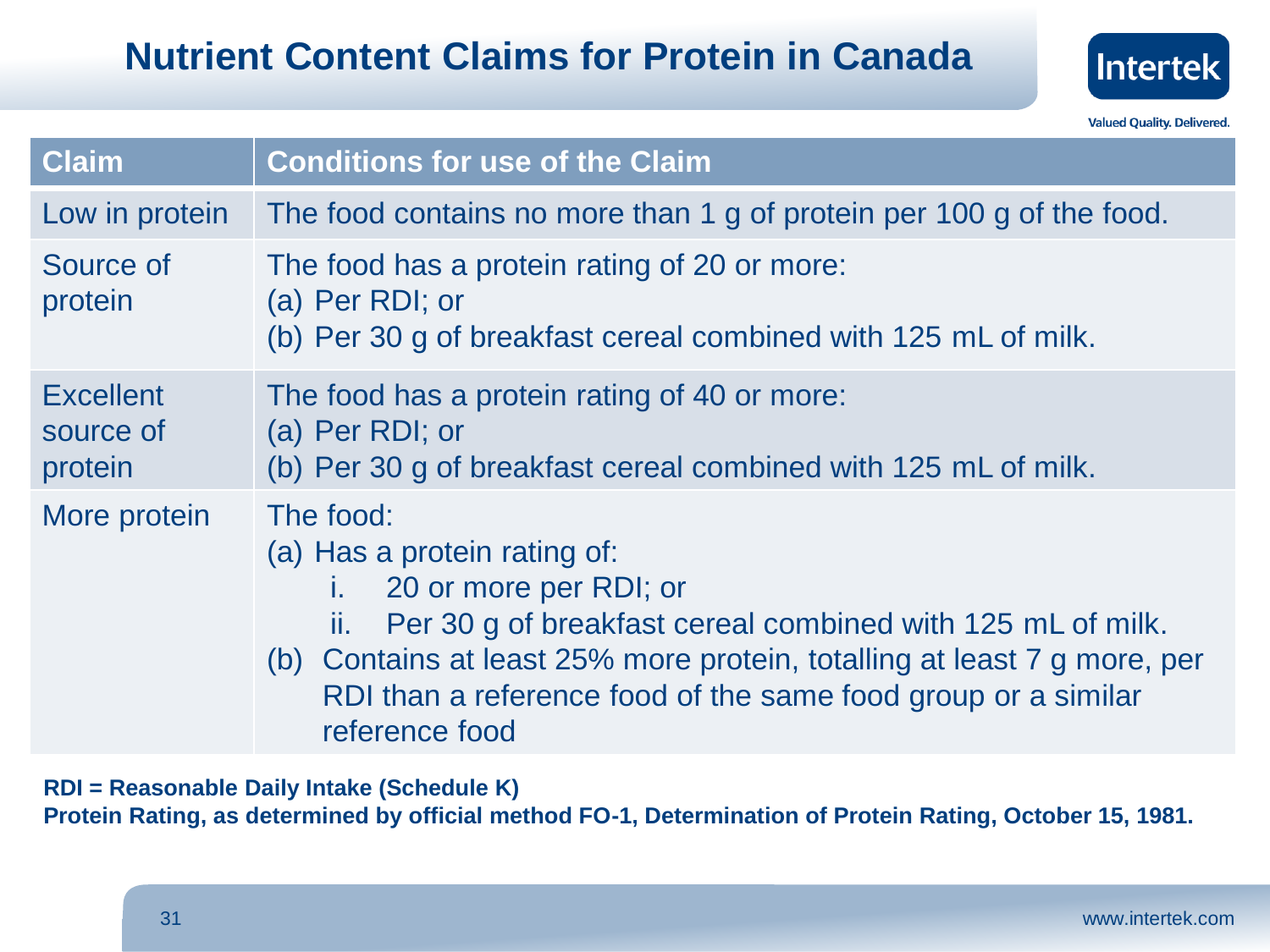## **Calculating the Protein Rating**

- **Valued Quality. Delivered.** • In the Nutrition Facts table, the level of protein is determined using the Dumas method, which yields results similar to the Kjeldahl method used in the U.S.
- In order to make protein nutrient content claims, the Protein Rating must be considered.
- Protein Rating = Protein in a RDI x Protein Efficiency Ratio (PER)
- RDIs are listed in Schedule K of the Food and Drug Regulations
- Established PERs are listed for approximately 50 items in the Canadian Food Inspection Agency Guide to Food Labelling and Advertising
	- PERs range from 0 for gelatin or hydrolyzed collagen to 3.1 for whole egg.
- If the PER is not known, Health Canada recommends that the PER be determined using the official method for determining the PER (*i.e.,* Method FO-1, October 15, 1981).
- Another method can be used to determine protein quality in relation to casein, such as the PDCAAS; however, Method FO-1 would be used for verification.

**Intertek**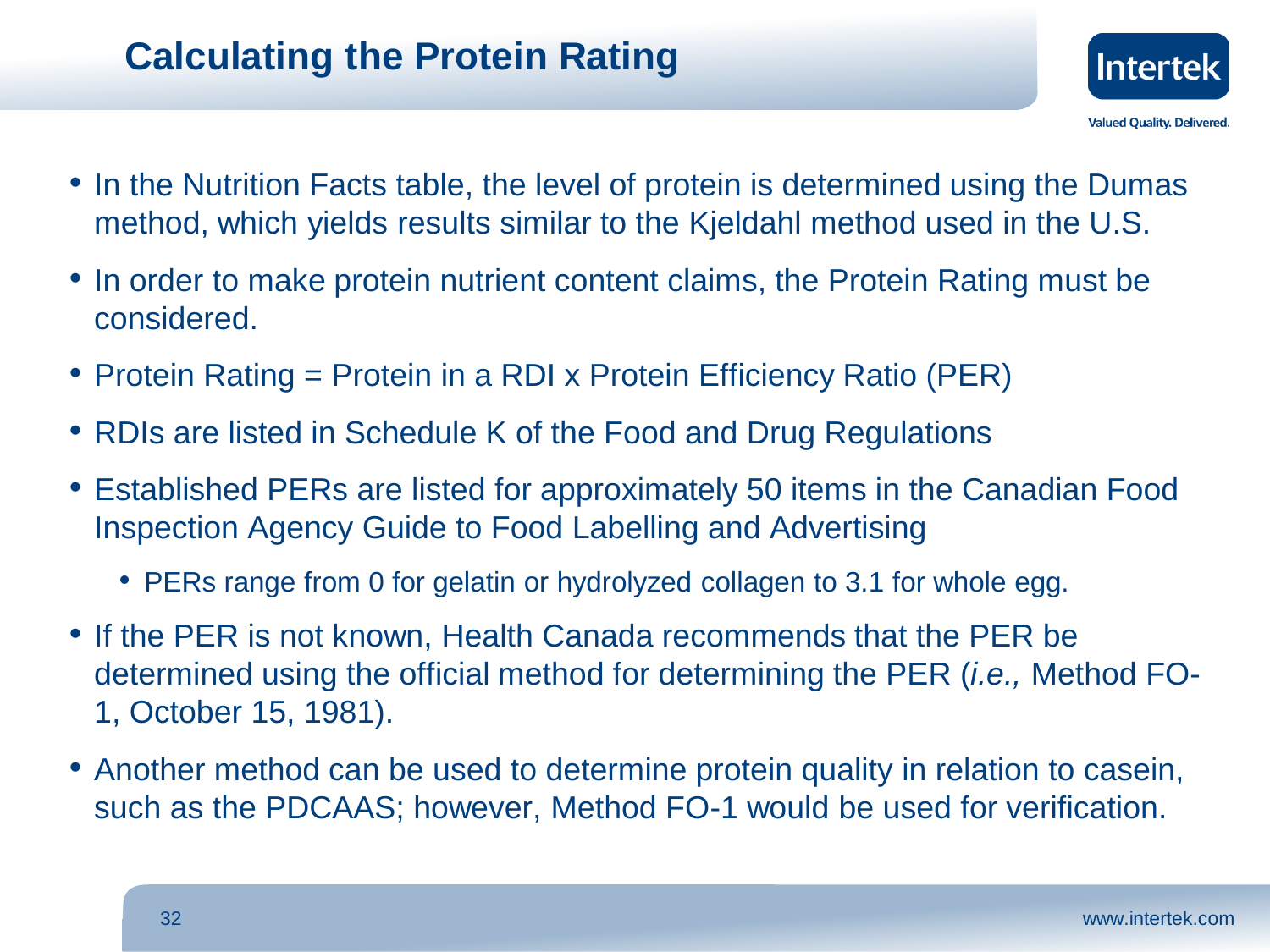## **Claims Permissible in the Labeling of Foods in the Mexico\***



**Valued Quality. Delivered.** 



**\* As per the Mexican Official Standard (***Norma Oficial Mexicana***) NOM-051-SCFI/SSAI-2010.**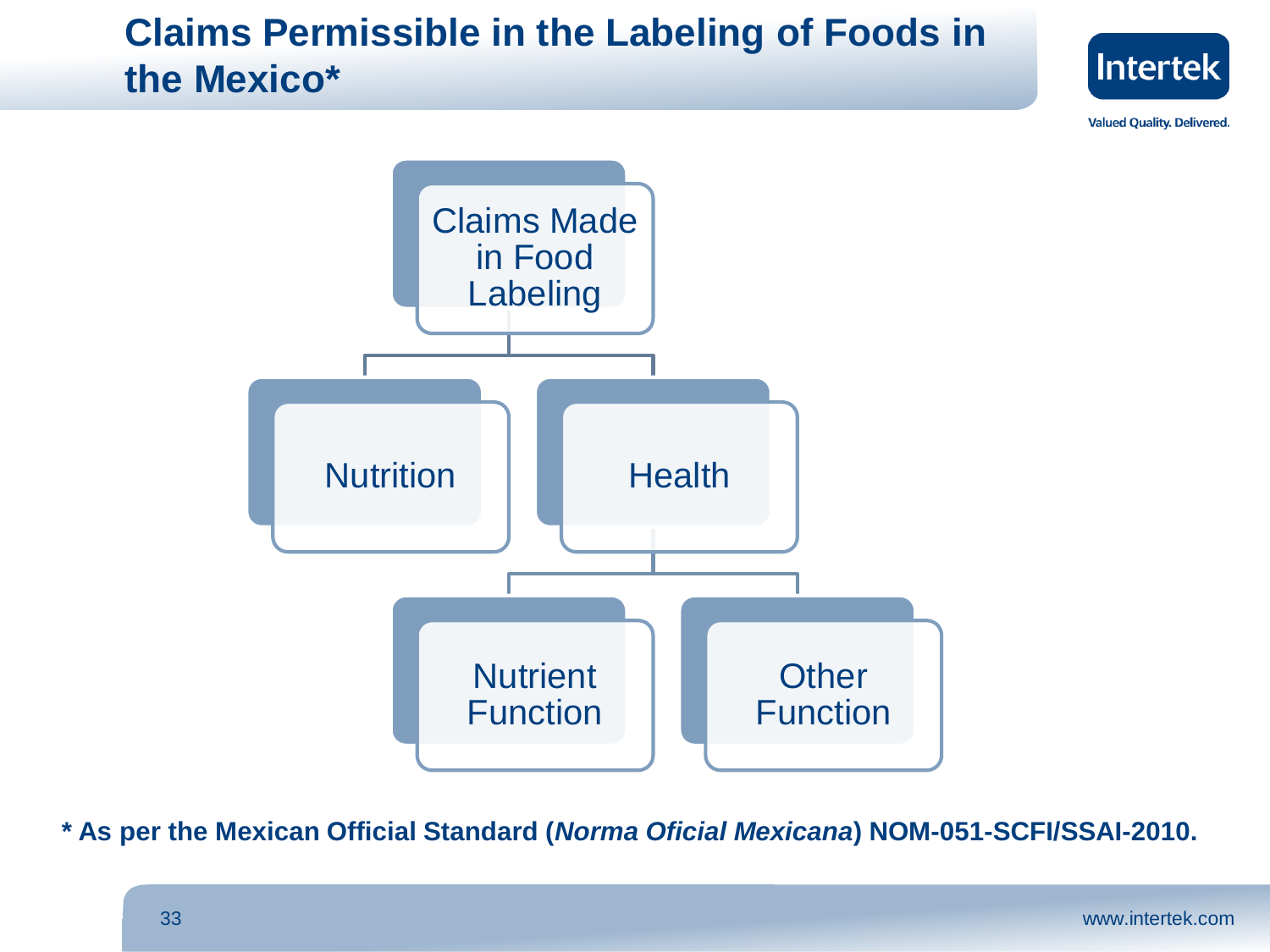## **Claims Permissible in the Labeling and Advertising of Foods in Mexico\***



**Valued Quality. Delivered.** 

| Claim            |                                    | <b>Description</b>                                                                                                                                                                            |
|------------------|------------------------------------|-----------------------------------------------------------------------------------------------------------------------------------------------------------------------------------------------|
| <b>Nutrition</b> |                                    | - Describes the level of a nutrient contained in a<br>food.                                                                                                                                   |
| <b>Health</b>    | <b>Nutrient</b><br><b>Function</b> | - Describes the physiological role of the nutrient<br>in growth, development and normal functions of<br>the body.                                                                             |
|                  | Other<br><b>Function</b>           | -Describe specific beneficial effects of the<br>consumption of foods or their constituents, in the<br>context of the total diet, on normal functions or<br>biological activities of the body. |

**\* As per the Mexican Official Standard (***Norma Oficial Mexicana***) NOM-051-SCFI/SSAI-2010.**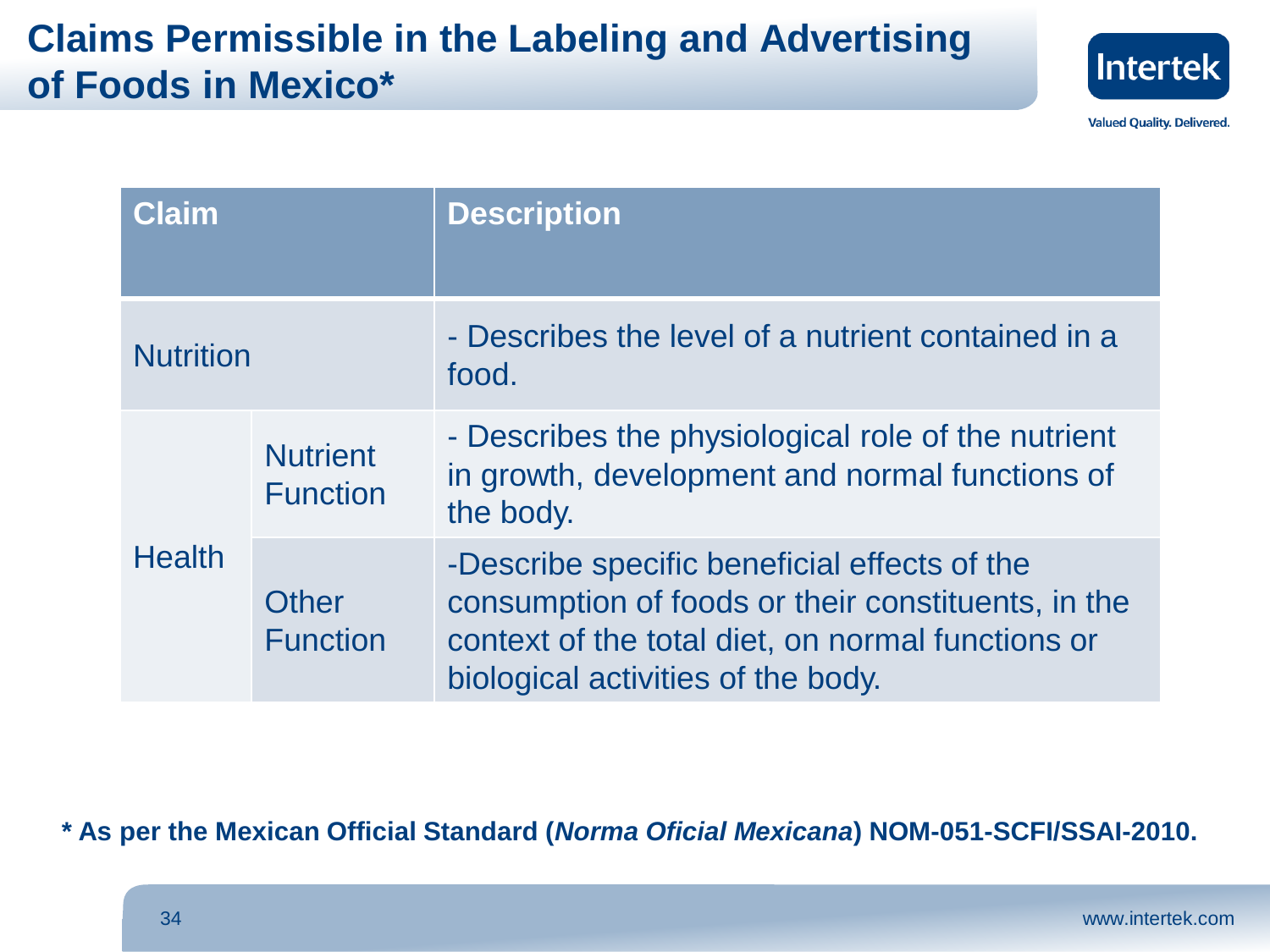## **Examples of Claims that can be Made for Protein in Mexico\***



**Valued Quality. Delivered.** 

| <b>Claim</b>     |                 | <b>Examples Specific to</b><br><b>Protein</b>                                                                                                                    | <b>Conditions for Use of the</b><br><b>Claim</b>                                   |
|------------------|-----------------|------------------------------------------------------------------------------------------------------------------------------------------------------------------|------------------------------------------------------------------------------------|
| <b>Nutrition</b> |                 | - Source of protein                                                                                                                                              | $-10\%$ of RDI/100 g (solids);<br>5% of RDI/100 mL (liquid); 5%<br>of RDI/100 kcal |
|                  |                 | - High, good source,<br>rich in protein                                                                                                                          | - 2 times the value for "source"<br>of protein"                                    |
| <b>Health</b>    | <b>Function</b> | - Proteins are<br>necessary for normal<br>growth and bone<br>development in<br>children, when<br>combined with eating a<br>proper diet and healthy<br>lifestyle. | - Food should be at least a<br>source of protein.                                  |

\*Based on a DRAFT version of NOM-086-SSA1-2011, which includes a more comprehensive list of content claim standards.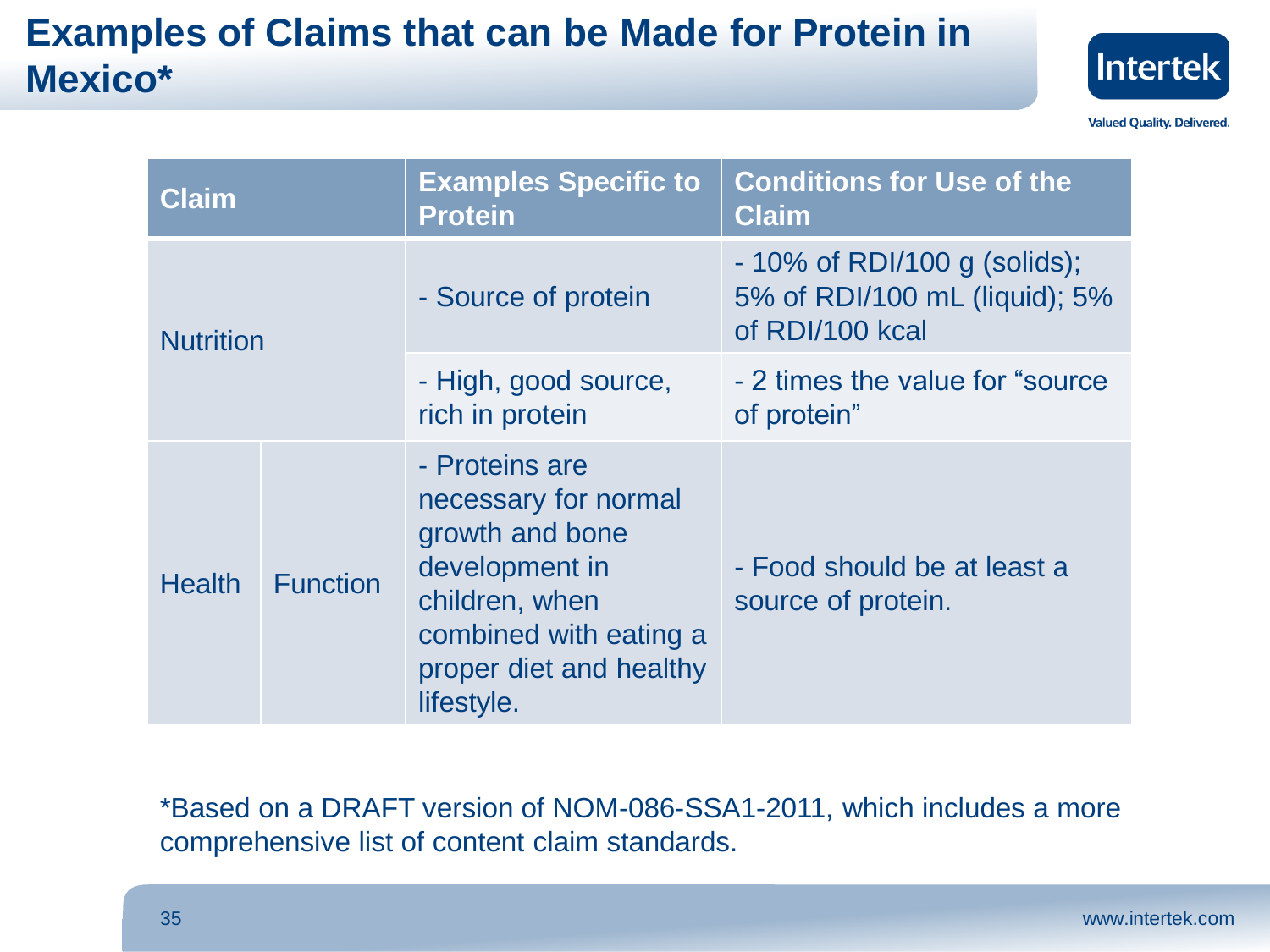## **Calculating the Protein Level in a Food**



- According to NOM-051-SCFI/SSA1-2010, the protein content of a food is calculated by multiplying the total nitrogen content (kjeldahl) by 6.25.
- Thus far, there are no regulations relevant to the determination of the quality of the protein.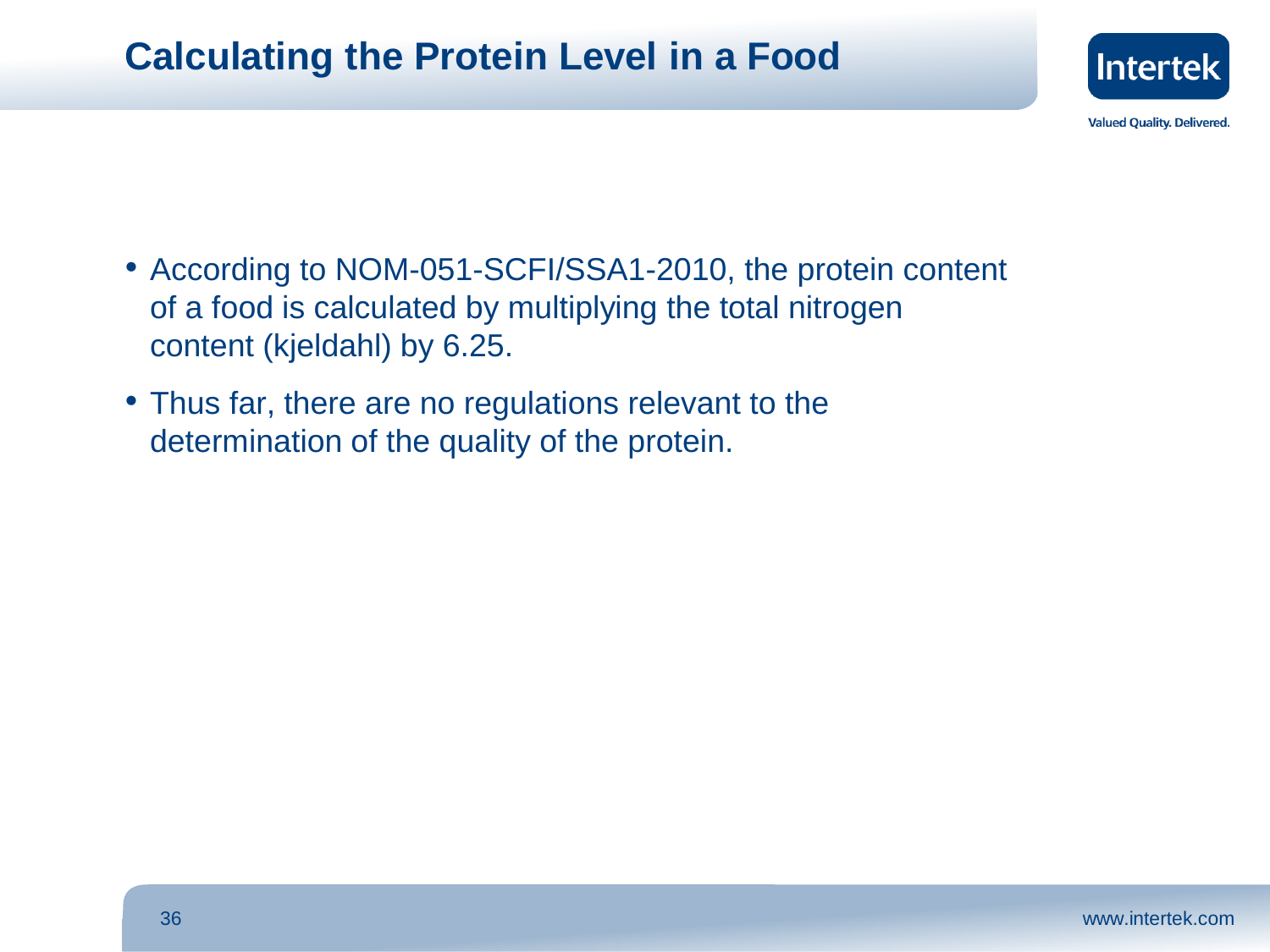## **Claims Permissible in the Labeling and Advertising of Foods in the EU**



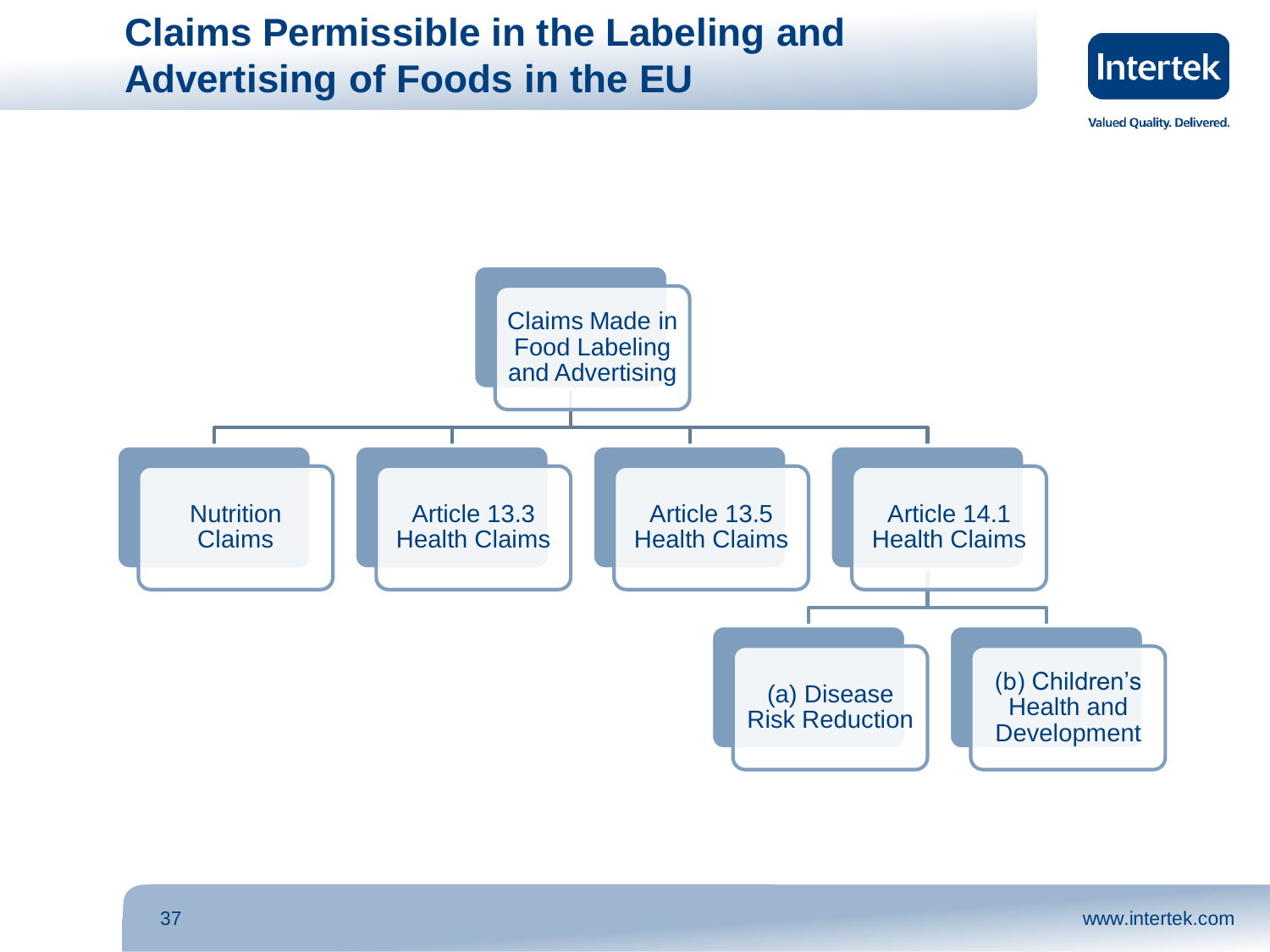## **Claims Permissible in the Labeling and Advertising of Foods in the EU [Regulation (EC) No 1924/2006]**



**Valued Quality. Delivered.** 

| <b>Claim</b>           | <b>Description</b>                                                                                                                                                                                                                                                                                                                                                                                                         |
|------------------------|----------------------------------------------------------------------------------------------------------------------------------------------------------------------------------------------------------------------------------------------------------------------------------------------------------------------------------------------------------------------------------------------------------------------------|
| <b>Nutrition Claim</b> | Any claim which states, suggests or implies that a food has particular beneficial<br>nutritional properties due to:<br>the energy (calorific value) it<br>a)<br>i) provides;<br>ii) provides at a reduced or increased rate; or<br>iii) does not provide; and/or<br>the nutrients or other substances it<br>$\mathsf{b}$<br>i) contains;<br>ii) contains in reduced or increased proportions; or<br>iii) does not contain. |
| Article 13.3*          | Describe the role of a nutrient or other substance in:<br>(a) growth, development, and the functions of the body;<br>(b) psychological/ behavioural functions; or<br>(c) slimming or weight control                                                                                                                                                                                                                        |
| Article 13.5*          | Based on emerging science and/or include a request for the protection of<br>proprietary data                                                                                                                                                                                                                                                                                                                               |
| Article $14.1(a)^*$    | Disease risk-reduction claims                                                                                                                                                                                                                                                                                                                                                                                              |
| Article $14.1(b)^*$    | Claims related to children's health and development                                                                                                                                                                                                                                                                                                                                                                        |

\* A health claim is any claim that states, suggests or implies that a relationship exists between a food category, a food, or one of its constituents and health.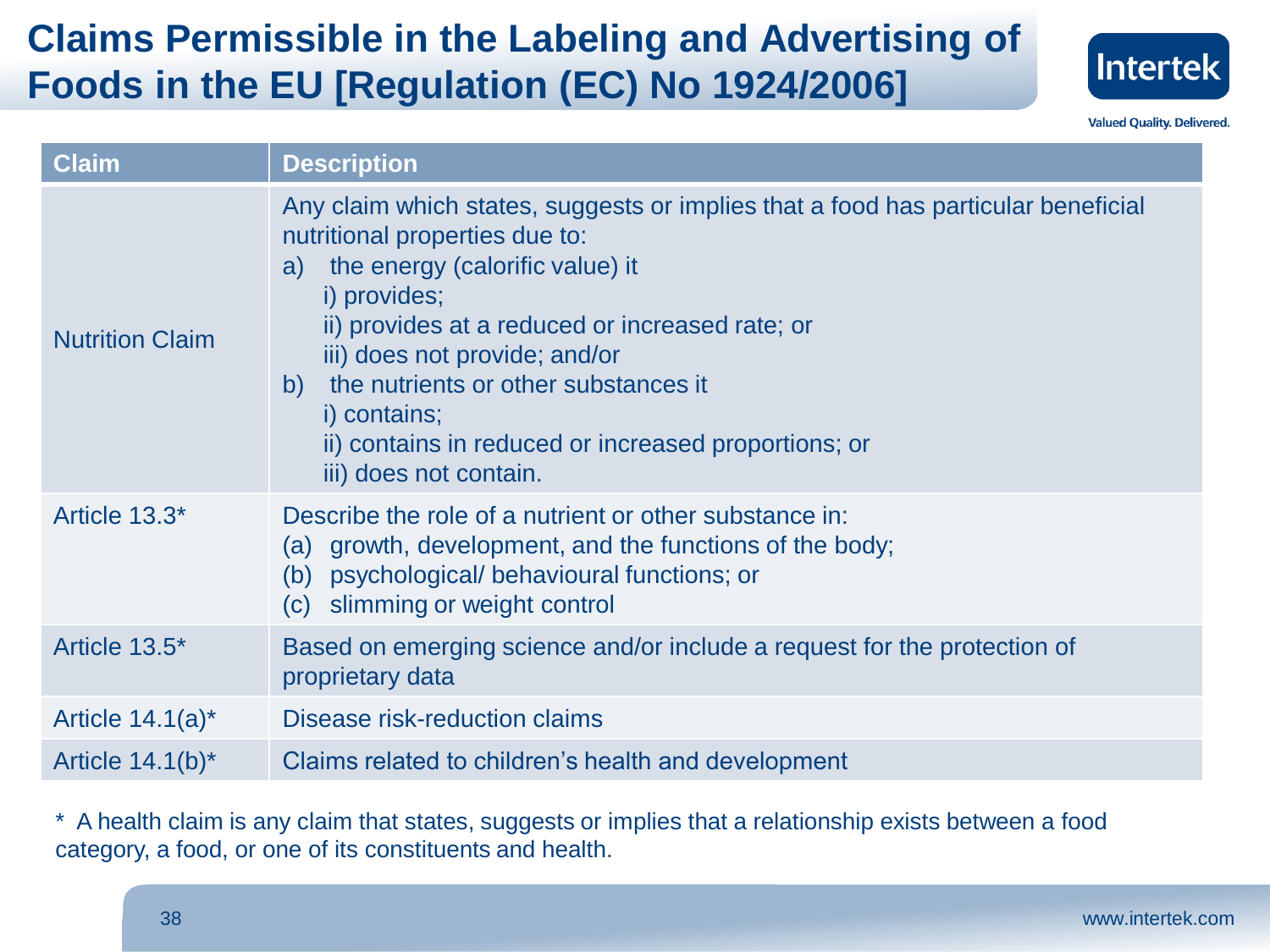## **Authorized Claims for Protein in the EU\***



**Valued Quality. Delivered.** 

| <b>Claim</b><br><b>Type</b>                         | <b>Claim</b>                                                                                                 | <b>Condition for Use of the Claim</b>                                                                             |  |
|-----------------------------------------------------|--------------------------------------------------------------------------------------------------------------|-------------------------------------------------------------------------------------------------------------------|--|
| <b>Nutrition</b><br><b>Claims</b>                   | Source of protein                                                                                            | $\geq$ 12% of the energy value of the food is<br>provided by protein                                              |  |
|                                                     | High in protein                                                                                              | $\geq$ 20% of the energy value of the food is<br>provided by protein                                              |  |
|                                                     | Increased protein                                                                                            | Food is at least a source of protein, and<br>the increase in protein is $\geq$ 30% compared<br>to a similar food. |  |
|                                                     | <b>Reduced protein</b>                                                                                       | Protein content of the food is reduced by<br>$\geq$ 30% compared to a similar food.                               |  |
| Article 13.3<br><b>Health</b><br><b>Claims</b>      | Protein contributes to a growth in muscle mass                                                               |                                                                                                                   |  |
|                                                     | Protein contributes to the maintenance of<br>muscle mass                                                     |                                                                                                                   |  |
|                                                     | Protein contributes to the maintenance of<br>normal bones                                                    | Used only for food which is at least a<br>source of protein [as per the Annex to                                  |  |
| <b>Article</b><br>14.1(b)<br><b>Health</b><br>Claim | Regulation (EC) No 1924/2006].<br>Protein is needed for normal growth and<br>development of bone in children |                                                                                                                   |  |
| $*$ Ac of Anril 2, 2014                             |                                                                                                              |                                                                                                                   |  |

**\* As of April 3, 2014.**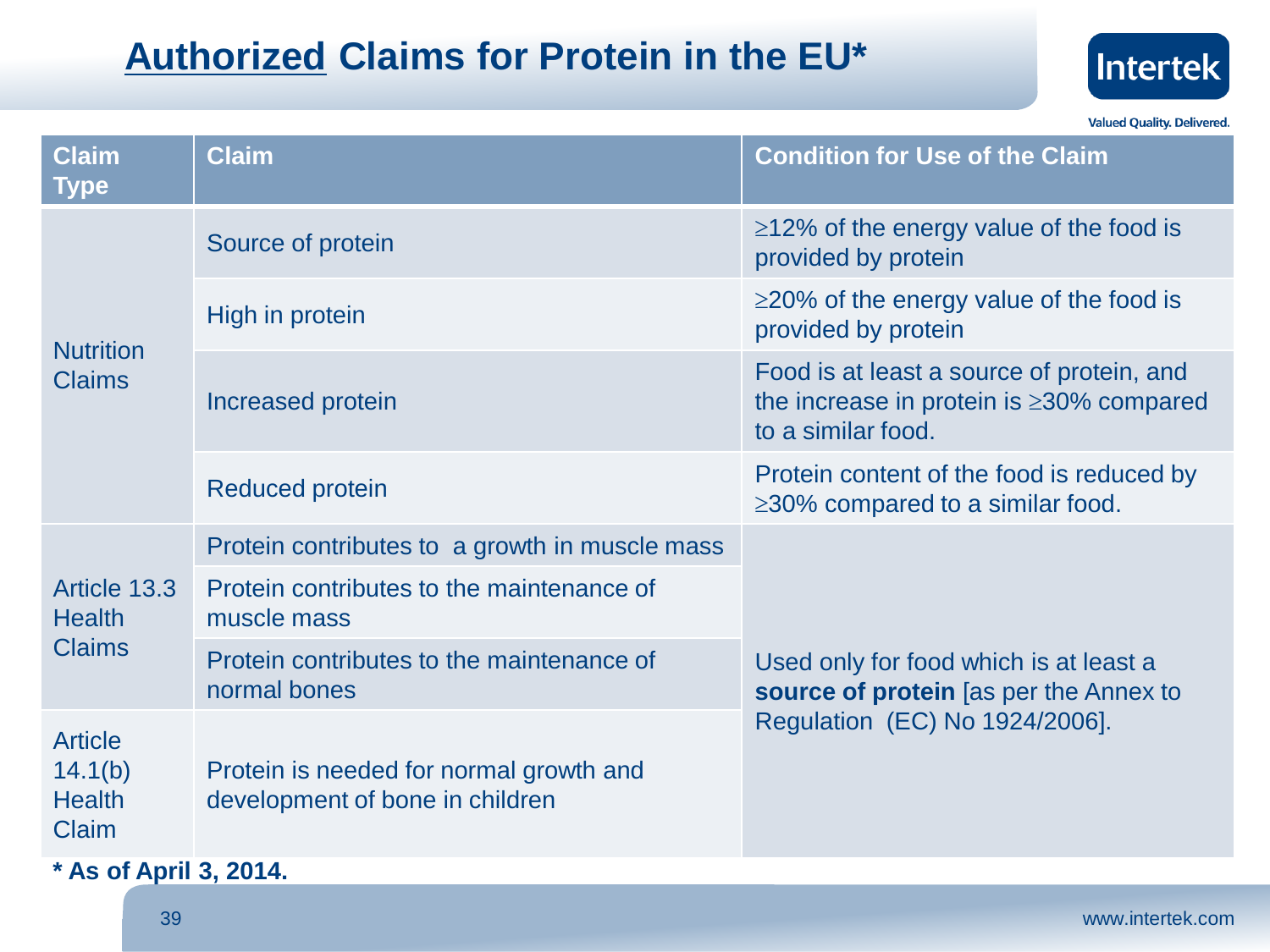## **Non-authorized Article 13.3 Health Claims Related to Protein in the EU\***



| <b>Food Constituent</b>                     | <b>Claimed Effect</b>                                                                                                                                                                                                                                                                                                                                                                                                                                                                                                                                                                                             |
|---------------------------------------------|-------------------------------------------------------------------------------------------------------------------------------------------------------------------------------------------------------------------------------------------------------------------------------------------------------------------------------------------------------------------------------------------------------------------------------------------------------------------------------------------------------------------------------------------------------------------------------------------------------------------|
| Whey protein                                | . Increase in satiety leading to a reduction in energy intake<br>. Increase in lean body mass during energy restriction and resistance<br>training<br>•Reduction of <b>body fat mass</b> during energy restriction and resistance<br>training<br>.Increase in muscle strength<br>. Increase in <b>endurance capacity</b> during the subsequent exercise bout after<br>strenuous exercise<br>•Skeletal muscle tissue repair<br>•Enhances mood and mental well-being<br>. Helps athletes maintain a healthy immune system by increasing the levels<br>of glutathione in the body<br>.Improves cognitive performance |
| <b>Whey protein/whey</b><br>protein isolate | <b>.Growth or maintenance of muscle mass</b>                                                                                                                                                                                                                                                                                                                                                                                                                                                                                                                                                                      |
| Whey protein/whey<br>protein hydrolysate    | • Faster recovery from muscle fatigue after exercise                                                                                                                                                                                                                                                                                                                                                                                                                                                                                                                                                              |
| Whey protein peptides                       | . Helps maintain a healthy vascular system                                                                                                                                                                                                                                                                                                                                                                                                                                                                                                                                                                        |
| <b>Whey protein milk</b><br>mineral complex | •Contribution to the maintenance or achievement of normal body<br>weight                                                                                                                                                                                                                                                                                                                                                                                                                                                                                                                                          |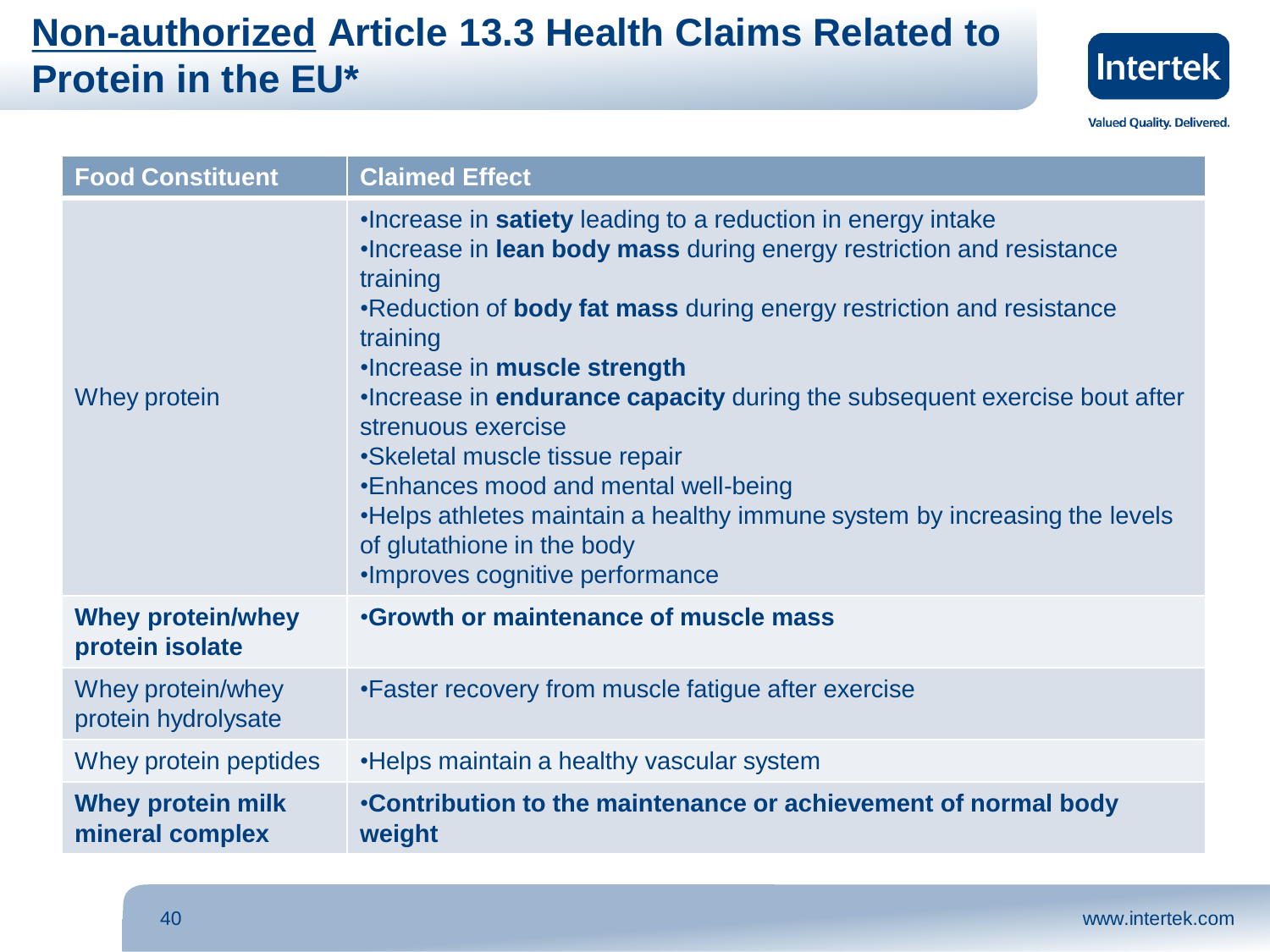## **Non-authorized Article 13.3 Health Claims Related to Protein in the EU (cont'd)\***



**Valued Quality. Delivered.** 

| <b>Food Constituent</b>                                                                     | <b>Claimed Effect</b>                                                                                                                                                             |
|---------------------------------------------------------------------------------------------|-----------------------------------------------------------------------------------------------------------------------------------------------------------------------------------|
| <b>Casein protein hydrolysates</b>                                                          | <b>Growth or maintenance of muscle mass</b><br>. Increase in endurance performance<br>. Faster recovery from muscle fatigue after exercise                                        |
| Dairy products (low fat dairy), refers<br>to cow's milk, yogurt and cheese                  | .Weight management<br><b>.Maintenance of tooth mineralisation</b>                                                                                                                 |
| <b>Fish protein</b>                                                                         | <b>Skin, hair, and nail health</b>                                                                                                                                                |
| Lactium milk protein hydrolysate                                                            | •Alleviation of psychological stress                                                                                                                                              |
| <b>Protein hydrolysate</b>                                                                  | . Insulin secretion and blood sugar levels                                                                                                                                        |
| Raw or processed food products of<br>animal origin, plus bread and<br>panification products | •Maintenance of blood cholesterol concentrations<br>•Blood glucose control                                                                                                        |
| Soy protein                                                                                 | • Protection of DNA, proteins and lipids from oxidative<br>damage<br>•Maintenance of normal blood cholesterol concentrations<br>•Maintenance or achievement of normal body weight |
| Special hydrolysed milk proteins                                                            | •Maintenance of normal blood pressure                                                                                                                                             |

#### **\* As of April 3, 2014.**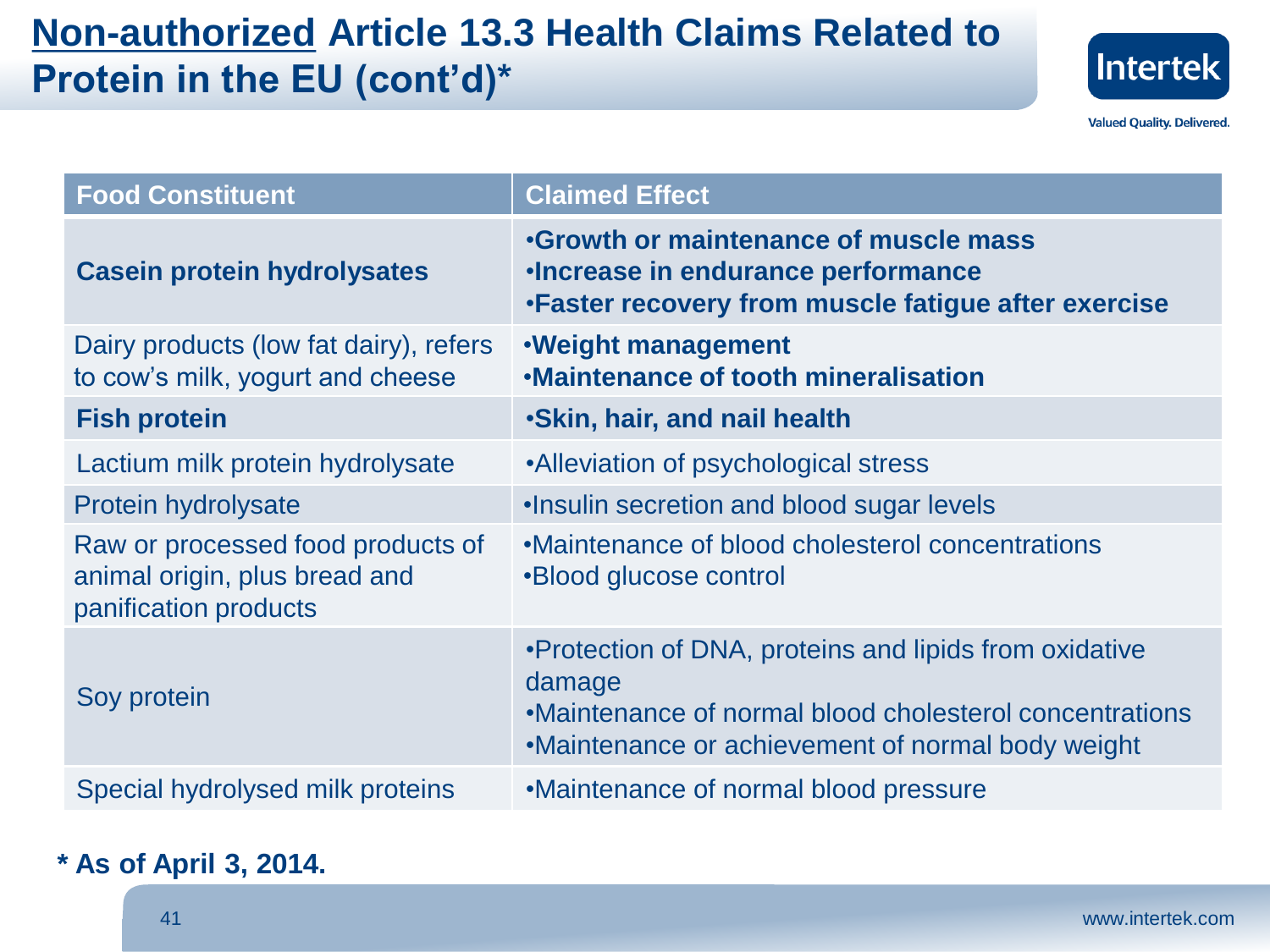

| <b>Claim</b><br><b>Type</b> | <b>Food Constituent</b>                    | <b>Claimed Effect</b>                                                                                                                                                                                       |
|-----------------------------|--------------------------------------------|-------------------------------------------------------------------------------------------------------------------------------------------------------------------------------------------------------------|
| Art. 13.5                   | Milk product, rich<br>in fibre and protein | Reduces the sense of <b>hunger</b>                                                                                                                                                                          |
| Art. $14.1(a)$              | <b>Soy protein</b>                         | Has been shown to lower/reduce blood cholesterol;<br>blood cholesterol lowering may reduce the risk of<br>(coronary) heart disease                                                                          |
| Art. $14.1(a)$              | Lycopene-whey<br>complex                   | Prevents oxidative damage of plasma lipoproteins,<br>which reduces the build up of arterial plaques and<br>reduces the risk of heart disease, stroke and other<br>clinical complications of atherosclerosis |

#### **\* As of April 3, 2014.**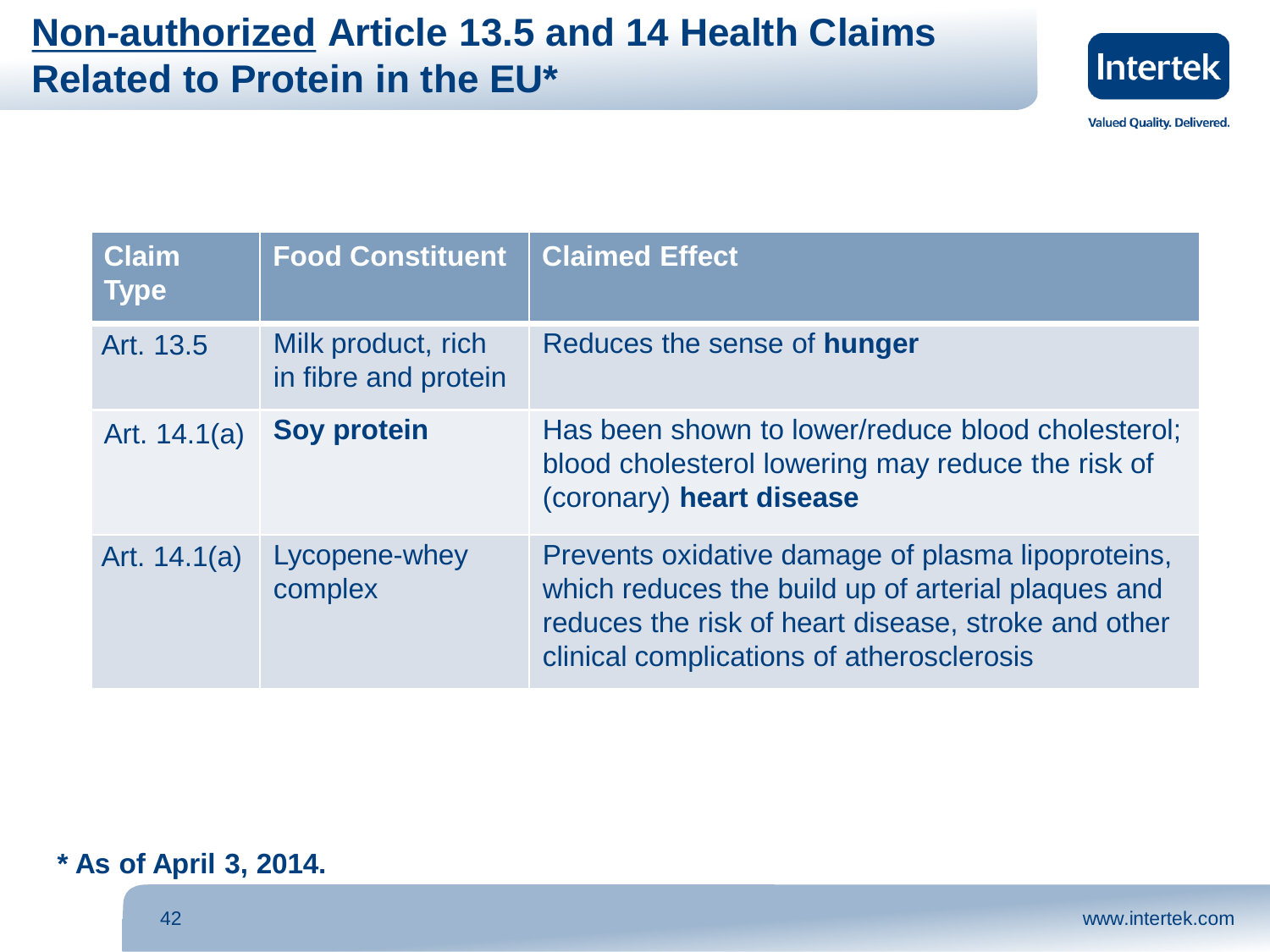## **Claims – Similarities Across Jurisdictions**



|                                                                       | <b>U.S.</b>  | <b>Canada</b> | <b>Mexico</b> | <b>EU</b> |
|-----------------------------------------------------------------------|--------------|---------------|---------------|-----------|
| <b>Claims Required to</b><br>be Truthful and Not<br><b>Misleading</b> | $\checkmark$ |               |               |           |
| <b>Nutrition Claims</b>                                               |              |               |               |           |
| <b>Nutrient Function</b><br><b>Claims</b>                             |              |               |               |           |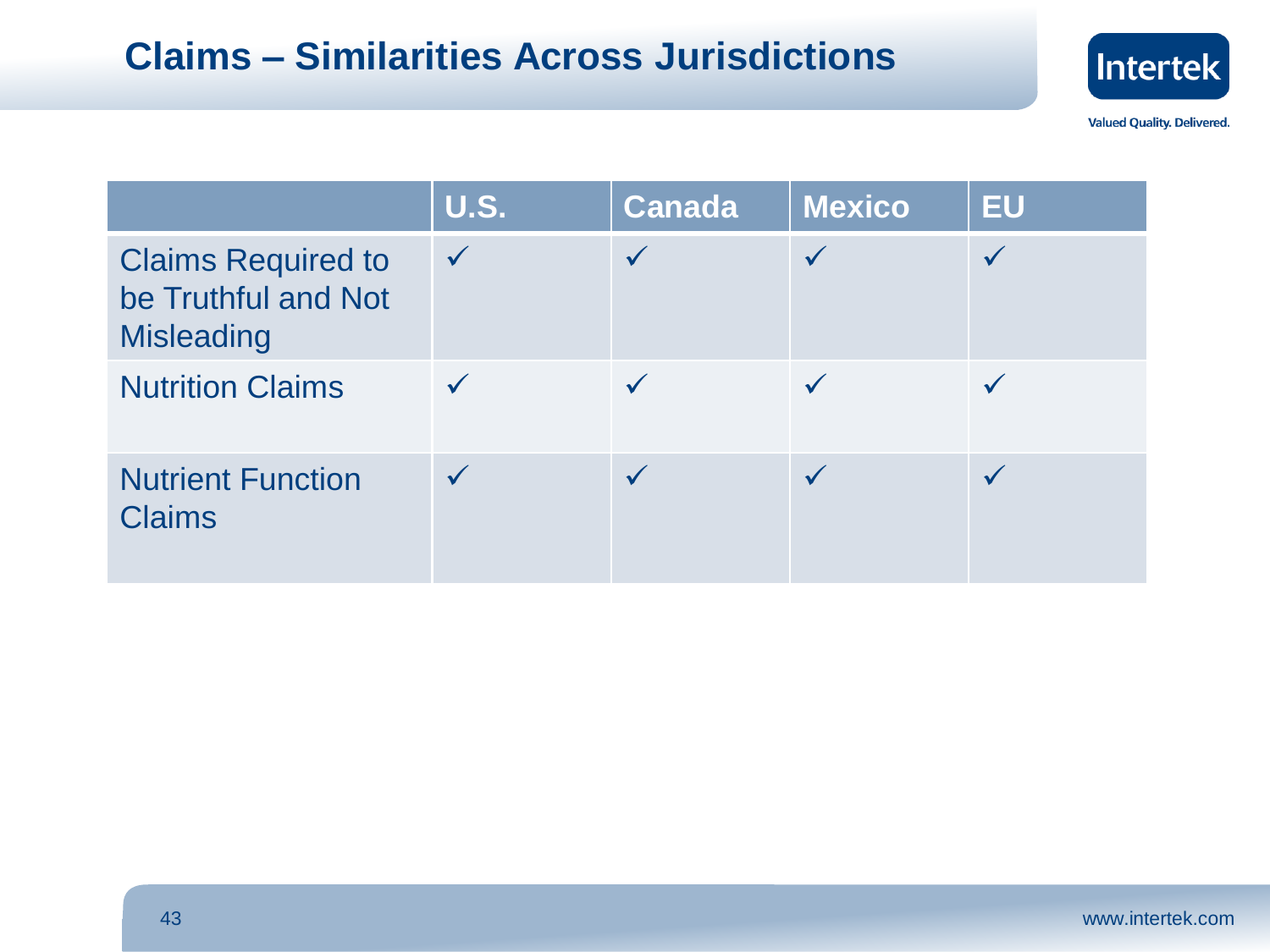## **Claims – Differences Across Jurisdictions**

|                                                                       | <b>U.S.</b>               | <b>Canada</b>             | <b>Mexico</b>             | <b>EU</b>                 |
|-----------------------------------------------------------------------|---------------------------|---------------------------|---------------------------|---------------------------|
| <b>Scope</b>                                                          | Labeling                  | Labeling &<br>advertising | Labeling &<br>advertising | Labeling &<br>advertising |
| <b>Other Function Claims</b>                                          | $\mathbf x$               | $\checkmark$              | $\checkmark$              | $\checkmark$              |
| <b>Function Claims Considered</b><br><b>Health Claims</b>             | $\boldsymbol{\mathsf{x}}$ | $\checkmark$              | $\checkmark$              | $\checkmark$              |
| <b>Disease Risk-Reduction</b><br><b>Claims</b>                        | $\checkmark$              | $\checkmark$              | $\mathbf x$               | $\checkmark$              |
| <b>Therapeutic Claims</b>                                             | $\mathbf x$               | $\checkmark$              | $\mathbf x$               | $\boldsymbol{\mathsf{x}}$ |
| <b>Claim Category Specific to</b><br>Children                         | $\boldsymbol{\mathsf{x}}$ | $\boldsymbol{\mathsf{x}}$ | $\mathbf x$               | $\checkmark$              |
| <b>Pre-market Review and</b><br><b>Authorisation of ALL Claims</b>    | $\boldsymbol{\mathsf{x}}$ | $\boldsymbol{\mathsf{x}}$ | $\mathbf x$               | $\checkmark$              |
| <b>Potential for Claim Exclusivity</b>                                | $\boldsymbol{\mathsf{x}}$ | $\boldsymbol{\mathsf{x}}$ | $\boldsymbol{\mathsf{x}}$ | $\checkmark$              |
| <b>Qualified Health Claims</b>                                        | $\checkmark$              | $\boldsymbol{\mathsf{x}}$ | $\mathbf x$               | $\mathbf x$               |
| <b>Consideration of Protein</b><br><b>Quality in Nutrition Claims</b> | $\checkmark$              | $\checkmark$              | $\mathbf x$               | $\boldsymbol{\mathsf{x}}$ |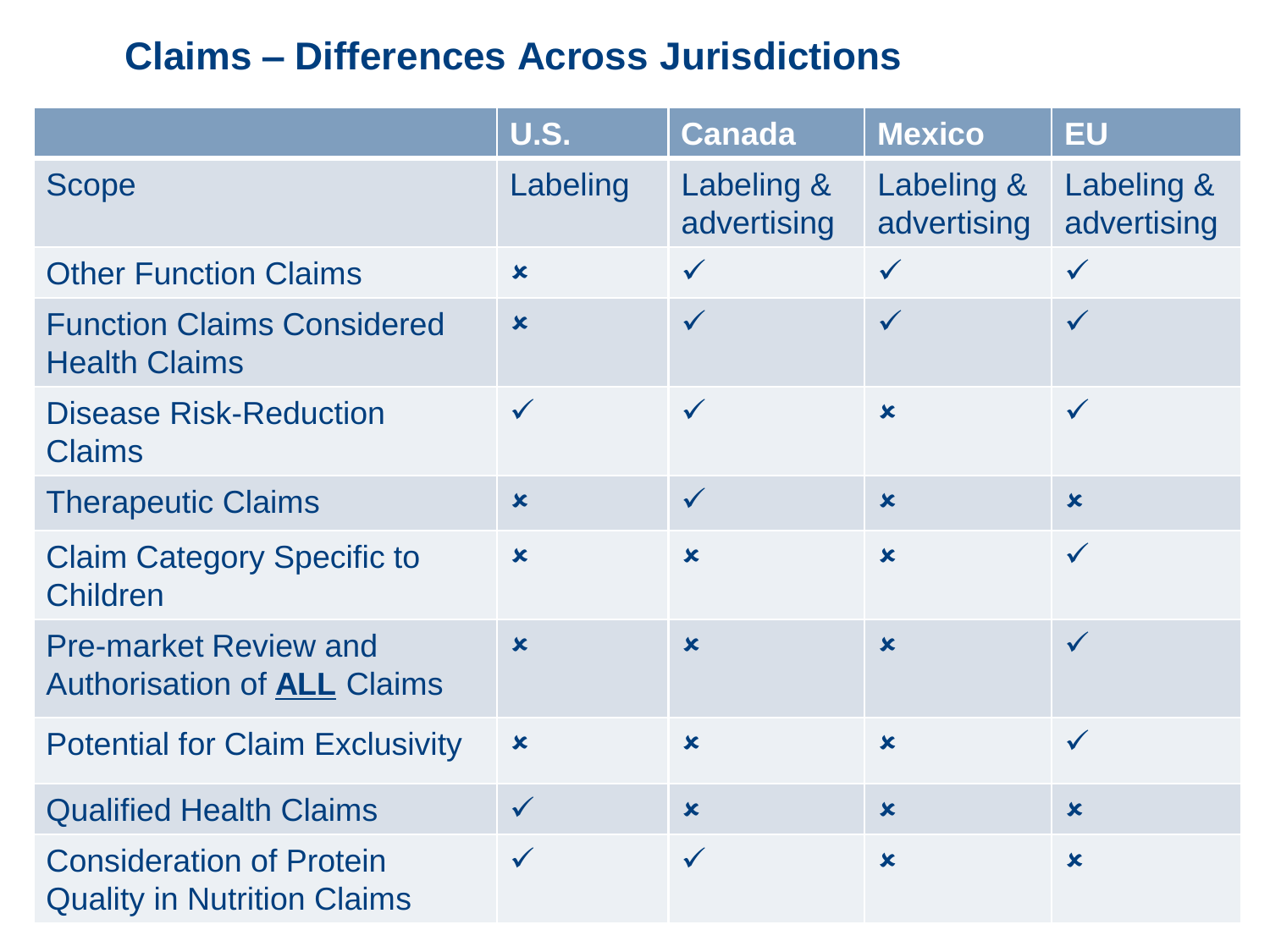

- Opportunities are abound for the development of new proteins that are non-allergenic, gluten-free, and of high nutritional quality.
- In several key markets globally, there are mechanisms to communicate the health benefits of protein.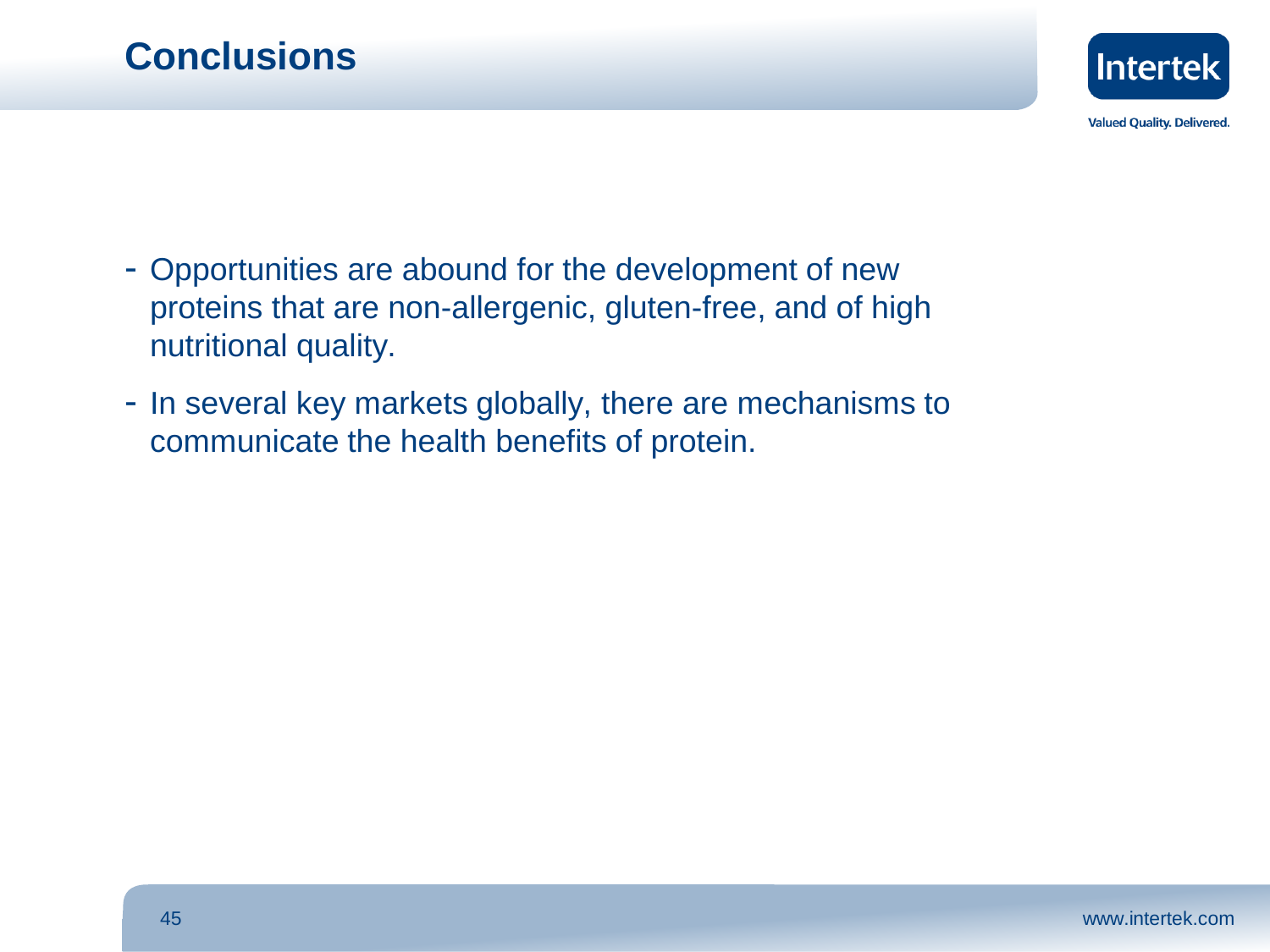

## **Thank you!**

**Kathy Musa-Veloso, Ph.D. Director, Health Claims and Clinical Trials Intertek Scientific and Regulatory Consultancy kathy.musa-veloso@intertek.com**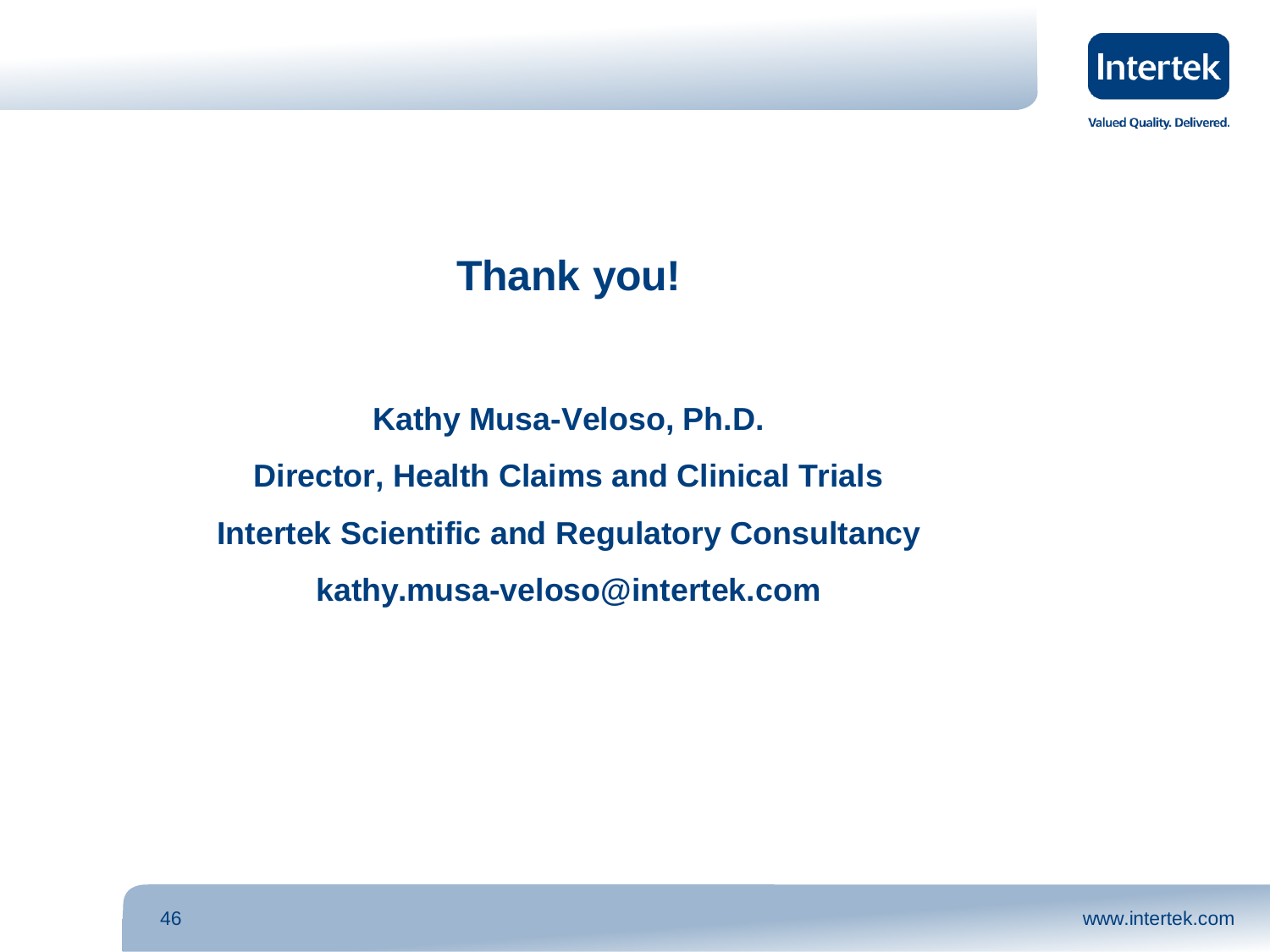## **Gluten-free Labeling**



| <b>Country/</b><br><b>Codex</b> | <b>Conditions in which gluten must be</b><br>declared on the food label                                                                                                                                                                                                                                | <b>Claim</b>                                                                    | <b>Requirements</b><br>for claim                                                                         | <b>Regulation(s)</b>                                                                                        |
|---------------------------------|--------------------------------------------------------------------------------------------------------------------------------------------------------------------------------------------------------------------------------------------------------------------------------------------------------|---------------------------------------------------------------------------------|----------------------------------------------------------------------------------------------------------|-------------------------------------------------------------------------------------------------------------|
| U.S.                            | Voluntary. However, foods containing<br>wheat must declare "wheat" as an<br>ingredient.                                                                                                                                                                                                                | "Gluten-free"                                                                   | Less than 20<br>ppm gluten.                                                                              | <b>•FALCPA</b><br><b>•FDA Final Rule</b><br>78 FR 47154<br>(2013)                                           |
| Canada                          | Mandatory. Foods containing a potential "Gluten-free"<br>source of gluten (wheat, barley, oats, rye,<br>etc.) must be labeled on the list of<br>ingredients or with a "contains" statement<br>with the source of gluten. Requirements<br>do not apply to gluten resulting from<br>cross-contamination. |                                                                                 | Less than 20<br>ppm<br>gluten. Products<br>are regulated<br>under "foods for<br>special dietary<br>use". | <b>Sections</b><br>B.01.010.1 and<br><b>B.24.018 of the</b><br><b>Food and Drug</b><br><b>Regulations</b>   |
| <b>EU</b>                       | Mandatory. Ingredients causing allergies<br>or intolerances, including gluten, that are<br>still present in the finished product must<br>be labeled.                                                                                                                                                   | "Gluten-free"<br>"Very low<br>gluten"                                           | 20 ppm gluten or<br>less.<br>100 ppm gluten<br>or less.                                                  | •Consumers<br><b>Regulation (EU)</b><br>No. 1169/2011<br><b>•Commission</b><br><b>Regulation</b><br>41/2009 |
| <b>Mexico</b>                   | Mandatory. Cereals containing gluten,<br>for example, wheat, rye, barley, oats,<br>spelt or its hybrids and derived products.                                                                                                                                                                          | "Gluten-free",<br>"does not<br>contain gluten",<br>"zero gluten",<br>"0 gluten" | Not more than<br>$0.05$ g/100 g.                                                                         | $\cdot$ NOM-051-<br><b>SCFI/SSA 1-2010</b><br><b>•DRAFT NOM-086-</b><br><b>SSA1-2011</b>                    |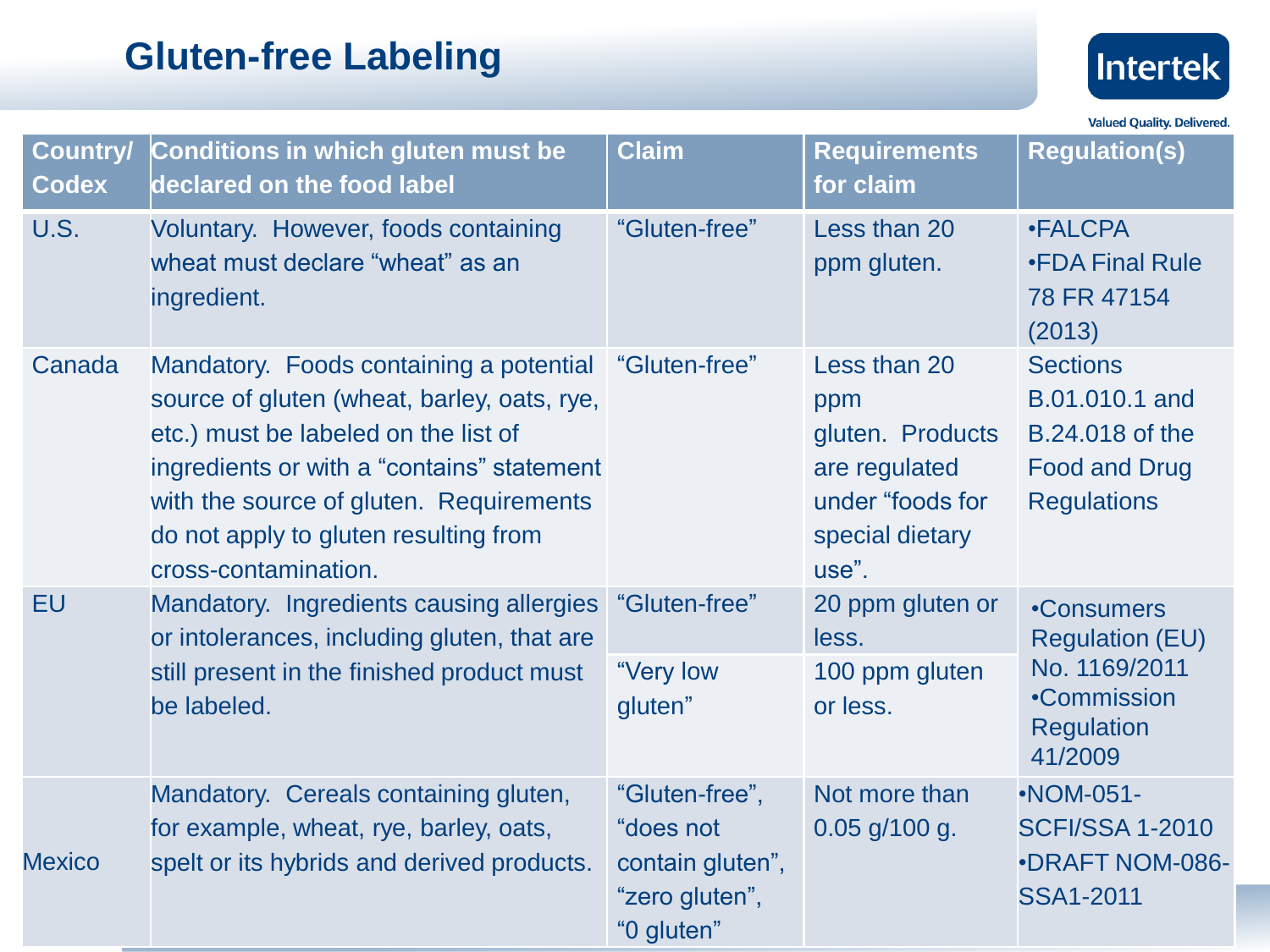## **Allergen Labeling in the U.S., Canada, and Mexico**



|                                  | <b>U.S.</b>                                                                                                                       | Canada                                                                                                                                                                             | <b>Mexico</b>                                                                                      |
|----------------------------------|-----------------------------------------------------------------------------------------------------------------------------------|------------------------------------------------------------------------------------------------------------------------------------------------------------------------------------|----------------------------------------------------------------------------------------------------|
| <b>Relevant</b><br>Legislation   | <b>Food Allergen Labeling</b><br>and Consumer Protection<br>Act (FALCPA)                                                          | B.01.010.1 of the Food<br>and Drug Regulations                                                                                                                                     | <b>Mexican Official Standard</b><br>(Norma Oficial Mexicana)<br>NOM-051-SCFI/SSAI-<br>2010         |
| <b>Scope</b>                     | Pre-packaged foods<br>regulated under the<br>Federal Food, Drug, and<br><b>Cosmetic Act</b>                                       | Pre-packaged foods                                                                                                                                                                 | Pre-packaged foods and<br>non-alcoholic beverages                                                  |
| <b>Effective</b><br><b>Since</b> | <b>January 1, 2006</b>                                                                                                            | <b>August 4, 2012</b>                                                                                                                                                              | <b>January 1, 2011</b>                                                                             |
| <b>Allergens</b>                 | $\cdot$ Milk<br>$\cdot$ Egg<br>•Fish<br><b>•Crustaceans</b><br><b>•Shellfish</b><br>•Tree nuts<br>•Wheat<br>•Peanuts<br>•Soybeans | $\cdot$ Milk<br>$\cdot$ Egg<br>•Fish<br>•Crustaceans<br><b>•Shellfish</b><br>•Tree nuts<br>• Wheat or triticale<br>•Peanuts<br>•Soybeans<br>•Sesame seeds<br><b>.Mustard seeds</b> | $\cdot$ Milk<br>$\cdot$ Egg<br>•Fish<br><b>•Crustaceans</b><br>•Tree nuts<br>•Peanuts<br>•Soybeans |